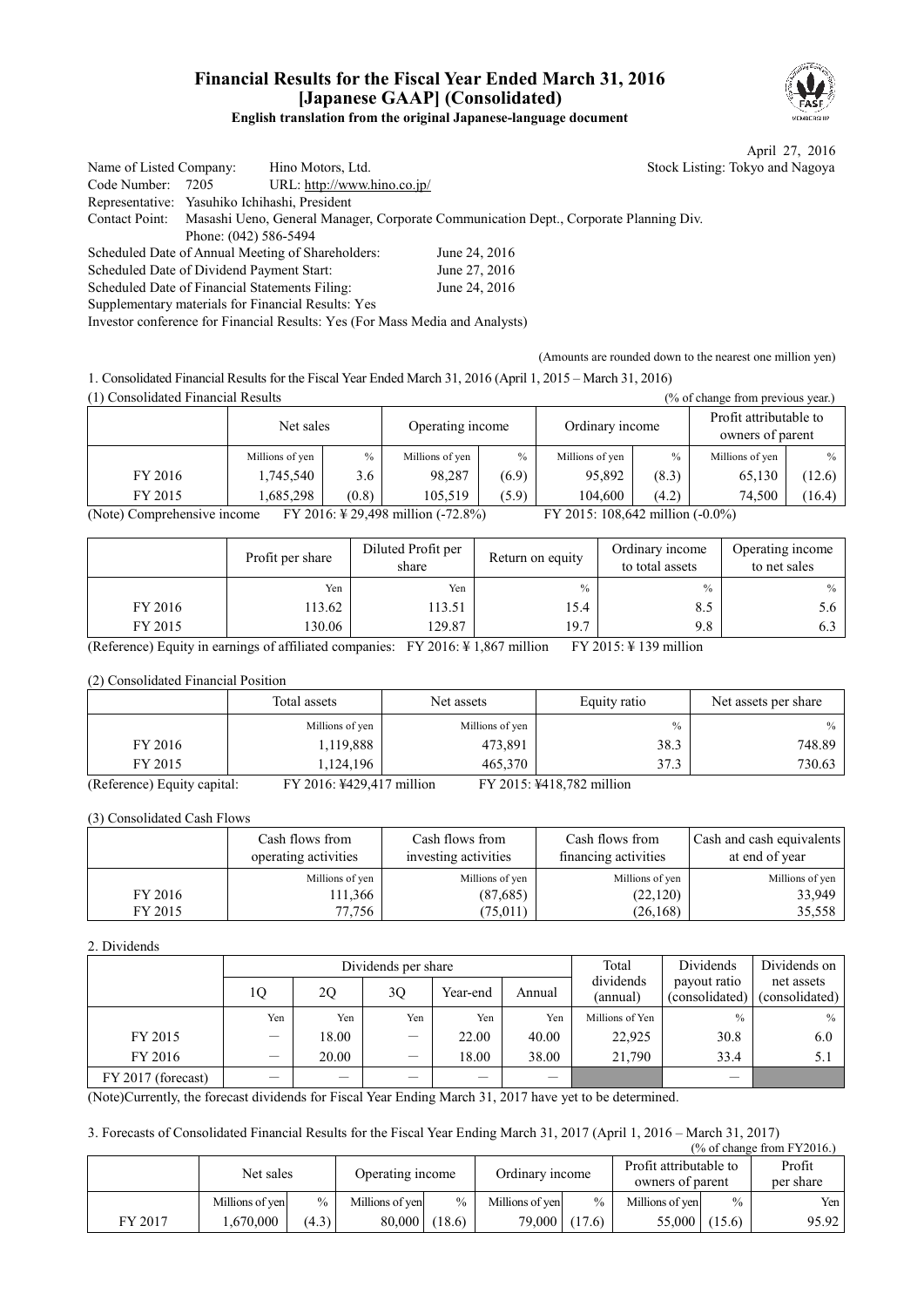\*Notes

- (1) Changes in significant subsidiaries (changes of specified subsidiaries resulting in changes in scope of consolidation) during the current term: None
- (2) Changes in accounting policies, accounting estimates and restatements:
	- 1) Changes in accounting policies due to revisions of accounting standards: None
	- 2) Changes in accounting policies due to reasons other than above 1): None
	- 3) Changes in accounting estimates: None 4) Restatements: None
	-

(3) Number of outstanding shares (common stock)

| 1) Number of outstanding shares (including treasury | F |
|-----------------------------------------------------|---|
| stock) at end of term                               |   |

|  | 3) Average number of shares |
|--|-----------------------------|

| $\sim$ , $\sim$ , $\sim$ , $\sim$ , $\sim$ , $\sim$ , $\sim$ , $\sim$ , $\sim$ , $\sim$ , $\sim$ , $\sim$ , $\sim$ , $\sim$ , $\sim$ |         |                            |                    |
|--------------------------------------------------------------------------------------------------------------------------------------|---------|----------------------------|--------------------|
| 1) Number of outstanding shares (including treasury                                                                                  | FY 2016 | 574,580,850 shares FY 2015 | 574,580,850 shares |
| stock) at end of term                                                                                                                |         |                            |                    |
| 2) Number of treasury stock at end of term                                                                                           | FY 2016 | 1,176,534 shares FY 2015   | 1,400,435 shares   |
| 3) Average number of shares                                                                                                          | FY 2016 | 573,245,187 shares FY 2015 | 572,832,762 shares |

(Reference) Overview of Non-Consolidated Financial Results

1. Non-Consolidated Financial Results for the Fiscal Year Ended March 31, 2016 (April 1, 2015 – March 31, 2016)

(1) Non-Consolidated Financial Results (% of change from previous year.)

| $(1)$ . The componented I manefall resource |                  |        |                             |        |                 | $170$ of change from previous vear. |                 |        |
|---------------------------------------------|------------------|--------|-----------------------------|--------|-----------------|-------------------------------------|-----------------|--------|
|                                             | Net sales        |        | Operating income            |        | Ordinary income |                                     | Profit          |        |
|                                             | Millions of yen  | $\%$   | $\%$<br>Millions of yen     |        | Millions of yen | $\%$                                | Millions of yen | $\%$   |
| FY 2016                                     | 1,222,945        | 0.1    | 49,839                      | (20.1) | 60,810          | (19.8)                              | 44,837          | (23.0) |
| FY 2015                                     | 1,221,249        | 0.9    | 62,340                      | (5.9)  | 75,796          | (0.4)                               | 58,225          | (18.8) |
|                                             | Profit per share |        | Diluted Profit<br>per share |        |                 |                                     |                 |        |
|                                             |                  | Yen    | Yen                         |        |                 |                                     |                 |        |
| FY 2016                                     |                  | 78.20  | 78.13                       |        |                 |                                     |                 |        |
| FY 2015                                     |                  | 101.62 | 101.48                      |        |                 |                                     |                 |        |

(2) Non-Consolidated Financial Position

|                             | Total assets              | Net assets      | Equity ratio              | Net assets per share |
|-----------------------------|---------------------------|-----------------|---------------------------|----------------------|
|                             | Millions of yen           | Millions of yen | $\frac{0}{0}$             | Yen                  |
| FY 2016                     | 713,027                   | 350,686         | 49.2                      | 611.28               |
| FY 2015                     | 690,046                   | 342.913         | 49.7                      | 597.90               |
| (Reference) Equity capital: | FY 2016: ¥350,587 million |                 | FY 2015: ¥342,784 million |                      |

2. Forecasts of Non-Consolidated Financial Results for the Fiscal Year Ending March 31, 2017 (April 1, 2016 – March 31, 2017)

| $\frac{6}{6}$ of change from FY2016.) |                 |               |                  |                 |                 |               |                 |        |                  |
|---------------------------------------|-----------------|---------------|------------------|-----------------|-----------------|---------------|-----------------|--------|------------------|
|                                       | Net sales       |               | Operating income |                 | Ordinary income |               | Profit          |        | Profit per share |
|                                       | Millions of yen | $\frac{0}{0}$ | Millions of yen  | $\frac{0}{0}$   | Millions of yen | $\frac{0}{0}$ | Millions of yen | $\%$   | Yen              |
| FY 2017                               | 1.170.000       | (4.3)         |                  | $32,000$ (35.8) | 41,000          | (32.6)        | 33,000          | (26.4) | 57.54            |

\* Information Regarding Implementation of Auditing Procedures The auditing procedures of the Financial Instruments and Exchange Act do not apply to this financial notice, and at the time of release it is being audited using procedures for financial statements.

\* Statement regarding the proper use of financial forecasts and other remarks

Descriptions regarding the future, including the financial projections contained in this report, are based on certain assumptions currently available to the Company, which are, at the discretion of the Company, deemed reasonable, and the Company gives no guarantees that it will achieve these results. In addition, actual financial results may significantly vary due to various factors. For assumptions used in forecasting financial results and precautions in using the financial projections, please refer to Appendix on Page 2, "1. Operating Results (1) Analysis of Operating Results."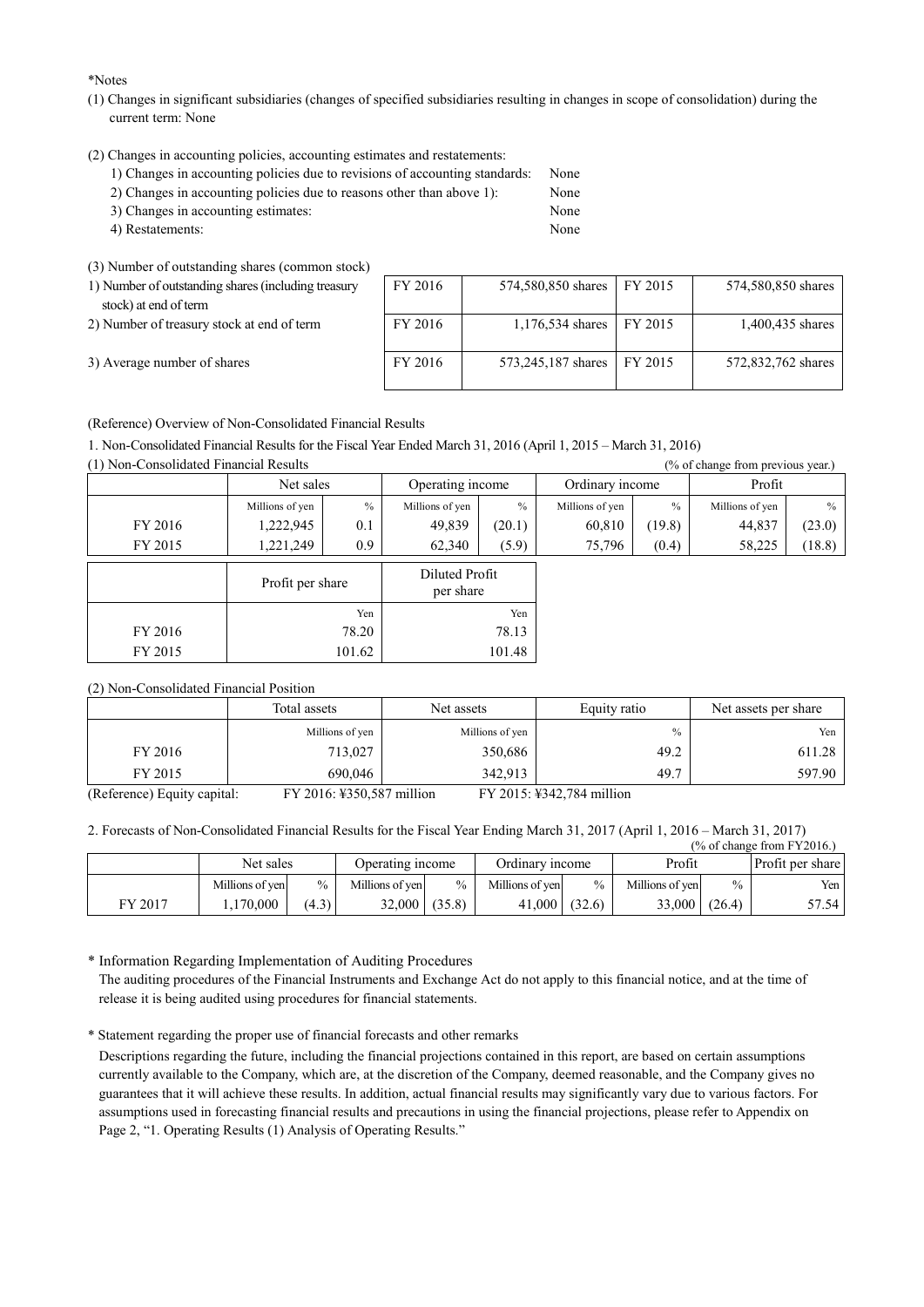# Appendix

# Table of contents of the appendix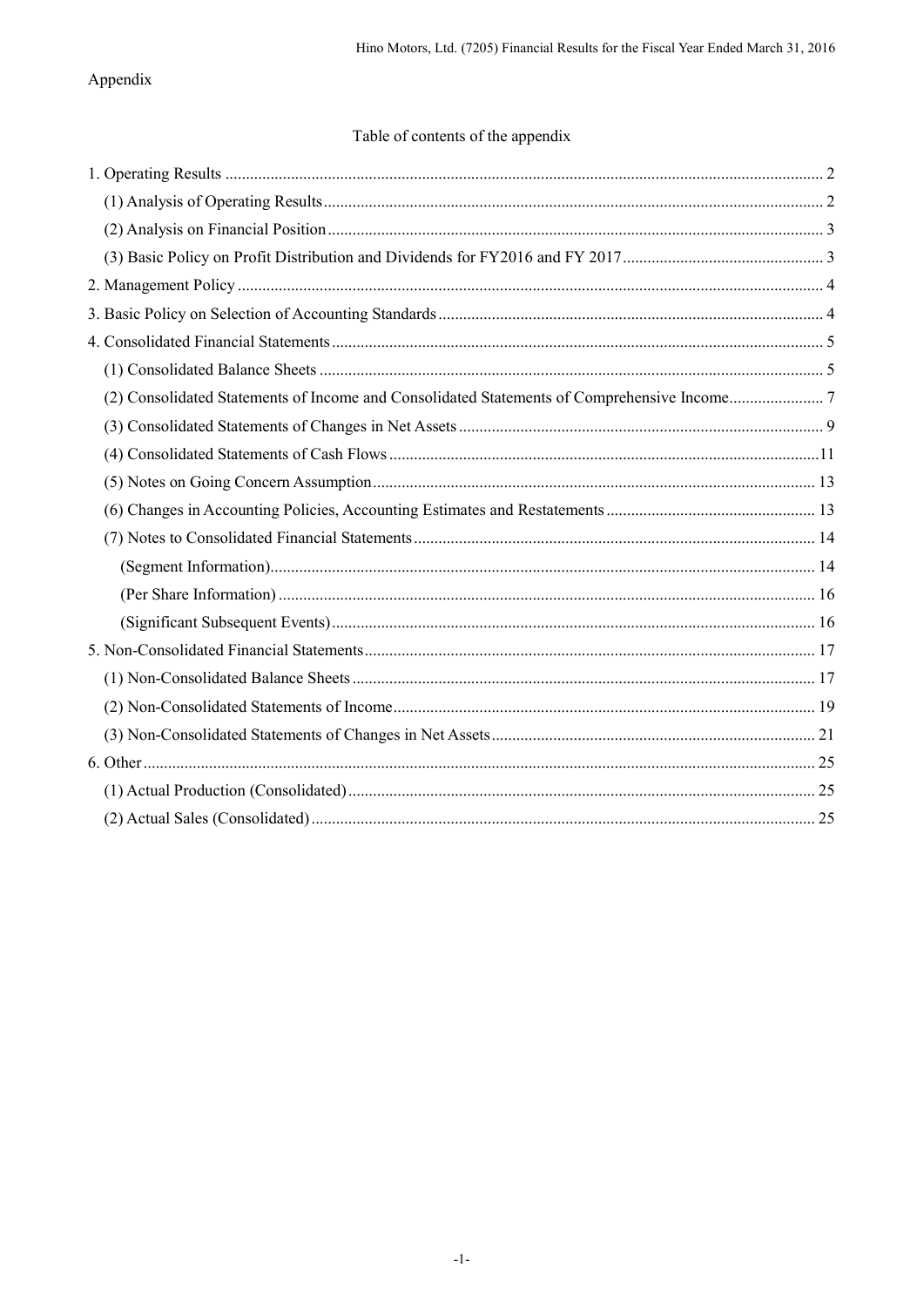### **1. Operating Results**

### **(1) Analysis of Operating Results**

### **1) Operating Results for the Fiscal Year Ended March 31, 2016**

As for the Japanese domestic truck market in this consolidated fiscal year, the performance remained healthy thanks to the economic recovery. As a result, the total demand for heavy- and medium-duty trucks increased to 88.3 thousand units by 0.6 thousand units (0.7%) compared to the previous year. Total demand for light-duty truck increased to 98.2 thousand units by 1.6 thousand units (1.7%) compared to the previous year. Our share in the market of heavy- and medium-duty trucks for this consolidated fiscal year was 37.4%, a record high, and we achieved the largest number of registered trucks for 43 consecutive years, as a result of sales activities implemented in a concerted effort in our consolidated group. Our share in the light-duty truck market reached 24.8%, a record high, as a result of active sales promotion. As for Japanese domestic sales volume, the total sales volume of heavy-, medium-, light-duty trucks and buses increased to 61.3 thousand units by 2.3 thousand units (3.9%) from the previous fiscal year.

As for overseas markets, the Indonesian market remained sluggish, but sales grew in North America, etc., and the sales volume of trucks and buses outside Japan for this consolidated fiscal year increased to 106.9 thousand units by 0.6 thousand units (0.6%) from the previous fiscal year.

As a result of the above, total unit sales of Hino Brand trucks and buses increased to 168.2 thousand units, a record high, by 2.9 thousand units (1.8%) from the previous fiscal year.

As for the volume of sales to Toyota Motor Corporation, the sales of both SUV and loading vehicles decreased, and total sales volume decreased to 154.9 thousand units by 13.3 thousand units (-7.9%) from the previous fiscal year.

As a result of the above, net sales were ¥1,745,540 million, which is an increase of ¥60,242 million (3.6%) as compared to the previous fiscal year. As for profits, mainly due to an increase in R&D expenditure, consolidated operating income decreased to ¥98,287 million which is a decrease of ¥7,232 million (-6.9%) as compared to the previous fiscal year. Ordinary income decreased to ¥95,892 million which is a decrease of ¥8,708 million (-8.3%) as compared to the previous fiscal year. Profit attributable to owners of parent decreased to ¥65,130 million which is a decrease of ¥9,369 million (-12.6%) as compared to the previous fiscal year.

#### **2) Forecasts for the Fiscal Year Ending March 31, 2017**

As for the truck and bus market in Japan, the performance is estimated to remain healthy. However, we have been seeing sluggish personal consumption and a slowdown in corporate capital expenditure recently. As for overseas truck and bus markets, it is necessary to pay attention to the market trend as it is estimated the current tough business environment, such as the sluggish growth of the markets in emerging countries due to the slowdown of the Chinese economy, the effects of low prices of resources, etc., will continue. We must also note that changes in the market environment, such as the sudden appreciation of the yen, will unavoidably have a negative impact on profits.

Under these market conditions, we will expand our total support activities for customers globally, such as providing vehicles designed to meet the diverse commercial vehicle needs worldwide and strengthening and expanding our after-sales services, in order to increase our sales volume. At the same time, we will be looking to improve our profits and continue our cost reduction activities. Furthermore, we will continue to carry out structural reforms in order to strengthen the organization against changes in the business environment, and set the foundations for sustainable growth in the future.

Therefore, the earnings forecast for the next term is as follows: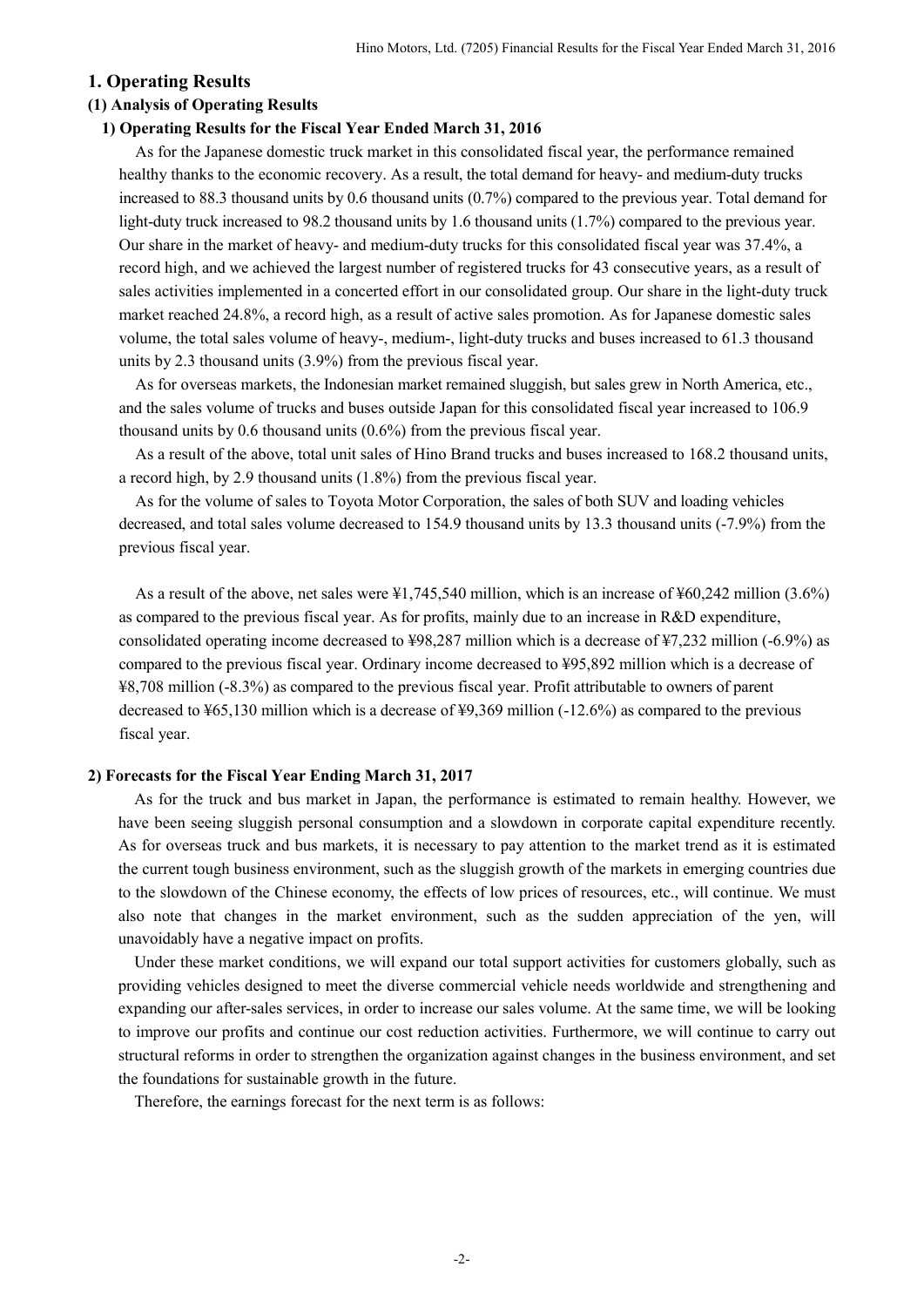| (Consolidated Earnings Forecast for the Full Fiscal Year) |  |
|-----------------------------------------------------------|--|
|                                                           |  |
|                                                           |  |
|                                                           |  |
|                                                           |  |
|                                                           |  |

\* The above forecasts are created based on the information available to the company and on certain assumptions deemed reasonable, and are not guaranteed to be achieved.

#### **(2) Analysis on Financial Position**

#### **1) Assets, Liabilities and Net Assets**

Total assets as of the end of this fiscal year decreased to ¥1,119,888 million by ¥4,308 million compared to the end of the previous fiscal year. This is mainly because notes and accounts receivable - trade decreased by ¥16,622 million and investment securities decreased by ¥22,023 million, while property, plant and equipment increased by ¥34,810 million as a result of capital expenditure for the optimization of production systems inside Japan.

Liabilities decreased to ¥645,996 million by ¥12,829 million compared to the end of the previous fiscal year. This is mainly because notes and accounts payable - trade decreased by ¥9,286 million.

Net assets increased to ¥473,891 million by ¥8,520 million compared to the end of the previous fiscal year. This is mainly because ¥65,130 million was posted as profit attributable to owners of parent, although remeasurements of defined benefit plans decreased by ¥11,559 million, valuation difference on available-for-sale securities decreased by ¥11,256 million, and dividends from retained earnings of ¥24,079 million were paid.

#### **2) Cash Flows**

Cash flows for this fiscal year are as follows.

Cash flows from operating activities increased by ¥111,366 million. This was mainly due to posting profit before income taxes of ¥96,882 million and income taxes paid of ¥30,243 million.

Cash flows from investing activities decreased by ¥87,685 million. This was mainly due to the expenditure of ¥79,106 million on the purchase of property, plant and equipment centering on production facilities.

Cash flows from financing activities decreased by ¥22,120 million. This was mainly due to cash dividends paid of ¥24,079 million.

As a result, cash and cash equivalents at the end of this fiscal year decreased to ¥33,949 million by ¥1,609 million compared to the end of the previous fiscal year.

#### **(3) Basic Policy on Profit Distribution and Dividends for FY2016 and FY 2017**

Our company has basic policies to reinforce its financial strength and provide improved distribution of outcomes by taking into account relevant factors such as business performance, new investments and the consolidated dividend payout ratio of each year.

Based on the above basic policy, and considering the business environments surrounding our company, our company plans to pay the year-end dividend of ¥18 per share. Adding the midterm dividend of ¥20 per share, our company plans to pay the annual dividend of ¥38 per share (decreasing ¥2 from the previous term). This will be discussed at the annual meeting of shareholders on June 24, 2016.

For the next term, the dividend per share will be determined after taking into account the trend of future results.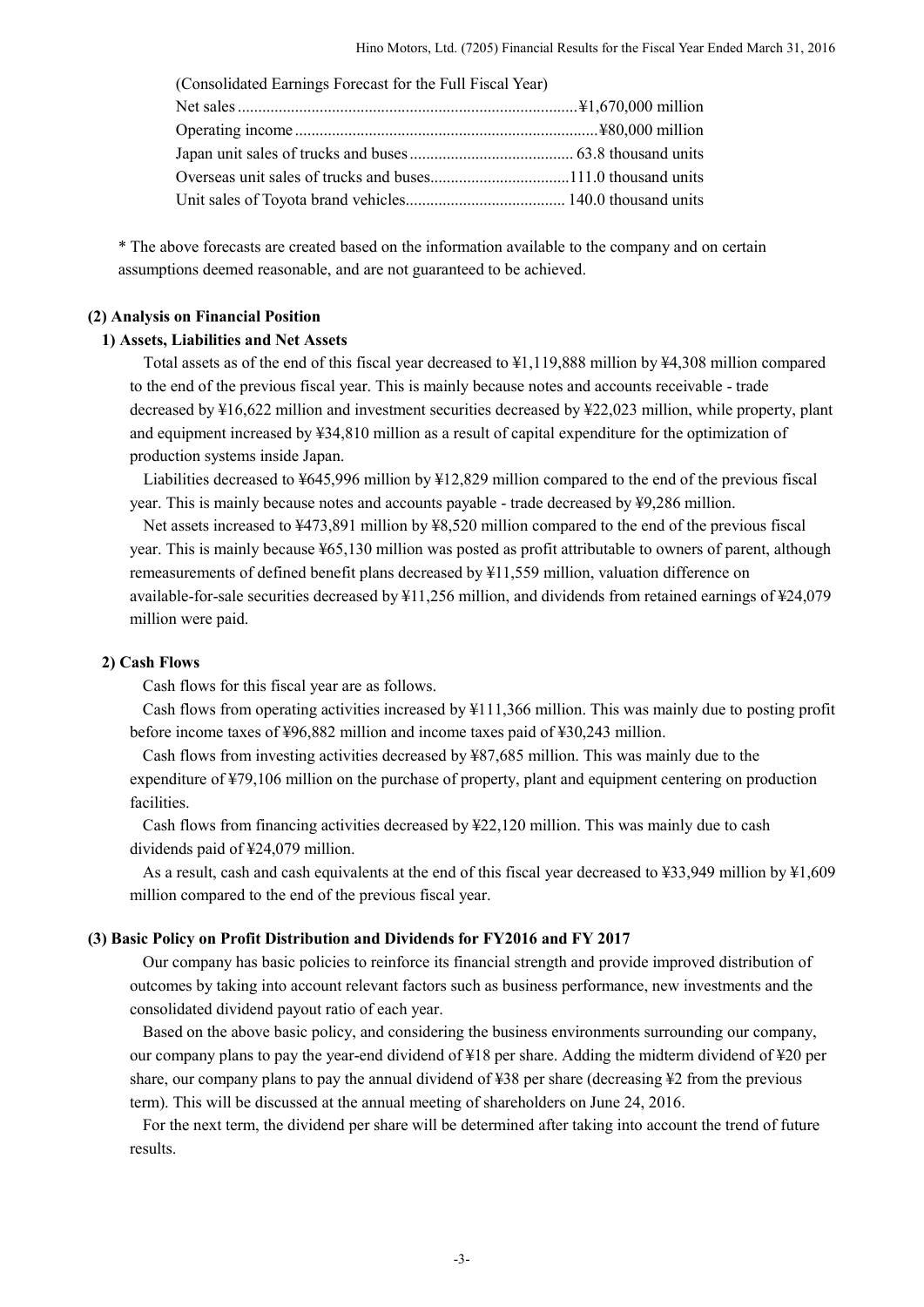## **2. Management Policy**

There are no significant changes from the Financial Results for the Fiscal Year Ended March 31, 2012 (announced on April 26, 2012); therefore this section will be omitted.

The Financial Results for the Fiscal Year Ended March 31, 2012 can be found at the below websites. (Corporate website)

http://www.hino.co.jp (Tokyo Stock Exchange [Listed Company search page]) http://www.tse.or.jp/listing/compsearch/index.html

## **3. Basic Policy on Selection of Accounting Standards**

As the Group is not listed on overseas markets, and for ease of comparison with other companies, Japanese standards are used, and regarding the selection of other accounting standards including IFRS (International Financial Reporting Standards), the accounting standards used by other companies domestically will be considered as we continue to gather information and discuss the issue with experts, and the decision will be made carefully.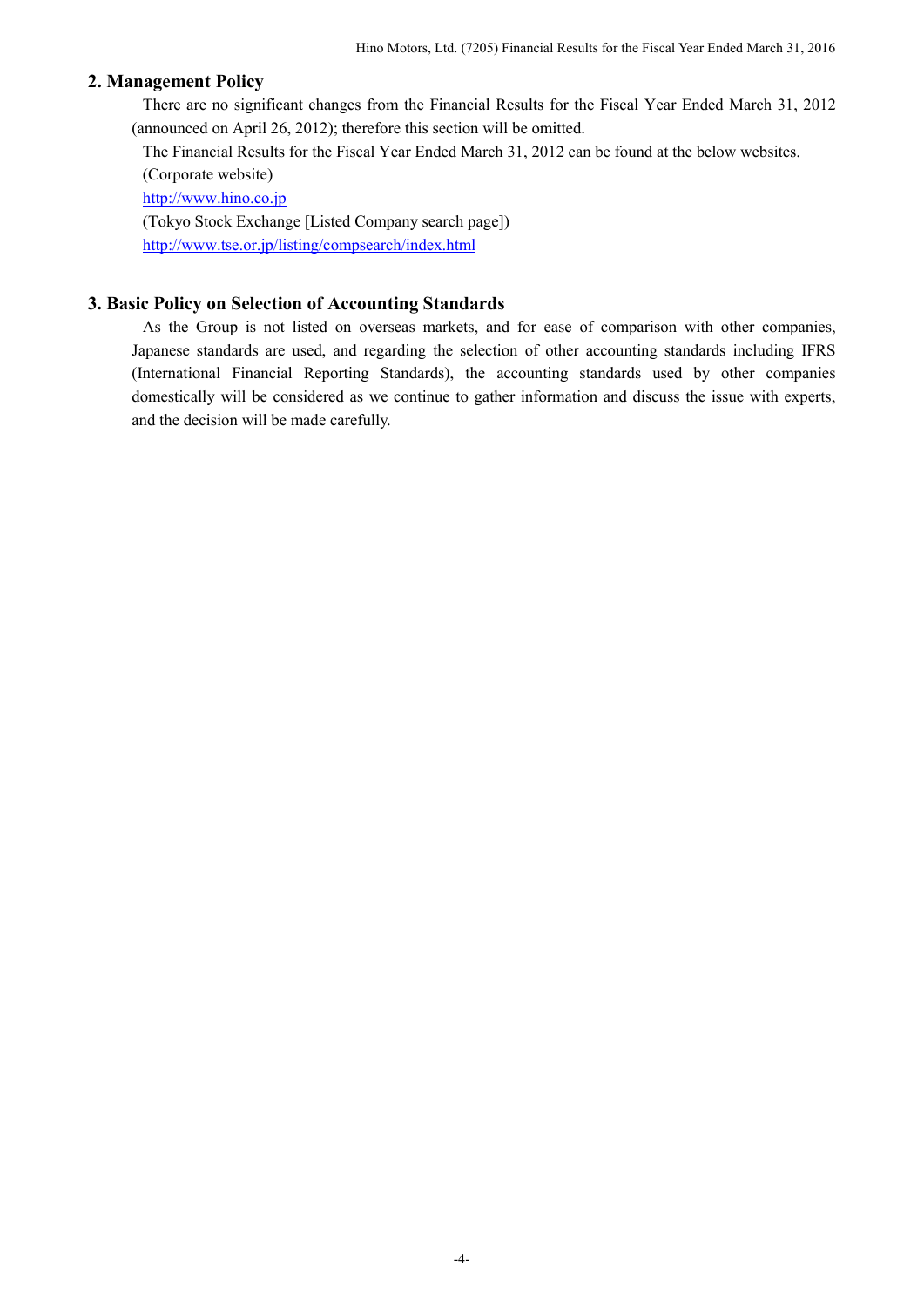# **4. Consolidated Financial Statements**

# **(1) Consolidated Balance Sheets**

|                                        |                        | (Millions of yen)      |
|----------------------------------------|------------------------|------------------------|
|                                        | FY 2015                | FY 2016                |
|                                        | (As of March 31, 2015) | (As of March 31, 2016) |
| Assets                                 |                        |                        |
| Current assets                         |                        |                        |
| Cash and deposits                      | 36,104                 | 34,672                 |
| Notes and accounts receivable - trade  | 299,821                | 283,198                |
| Merchandise and finished goods         | 131,051                | 123,893                |
| Work in process                        | 33,584                 | 32,095                 |
| Raw materials and supplies             | 35,877                 | 35,940                 |
| Deferred tax assets                    | 28,510                 | 28,532                 |
| Other                                  | 36,749                 | 42,455                 |
| Allowance for doubtful accounts        | (3,620)                | (3,893)                |
| Total current assets                   | 598,079                | 576,895                |
| Non-current assets                     |                        |                        |
| Property, plant and equipment          |                        |                        |
| Buildings and structures, net          | 102,185                | 105,556                |
| Machinery, equipment and vehicles, net | 89,248                 | 101,405                |
| Tools, furniture and fixtures, net     | 13,954                 | 15,570                 |
| Land                                   | 100,460                | 107,748                |
| Leased assets, net                     | 11,944                 | 12,578                 |
| Construction in progress               | 45,780                 | 55,528                 |
| Assets for rent, net                   | 11                     | 10                     |
| Total property, plant and equipment    | 363,586                | 398,397                |
| Intangible assets                      |                        |                        |
| Software                               | 18,927                 | 20,401                 |
| Leased assets                          |                        | 9                      |
| Other                                  | 1,431                  | 1,493                  |
| Total intangible assets                | 20,358                 | 21,903                 |
| Investments and other assets           |                        |                        |
| Investment securities                  | 126,186                | 104,162                |
| Net defined benefit asset              | 147                    | 257                    |
| Deferred tax assets                    | 9,945                  | 11,597                 |
| Other                                  | 8,965                  | 9,562                  |
| Allowance for doubtful accounts        | (3,072)                | (2,888)                |
| Total investments and other assets     | 142,171                | 122,691                |
| Total non-current assets               | 526,117                | 542,993                |
| Total assets                           | 1,124,196              | 1,119,888              |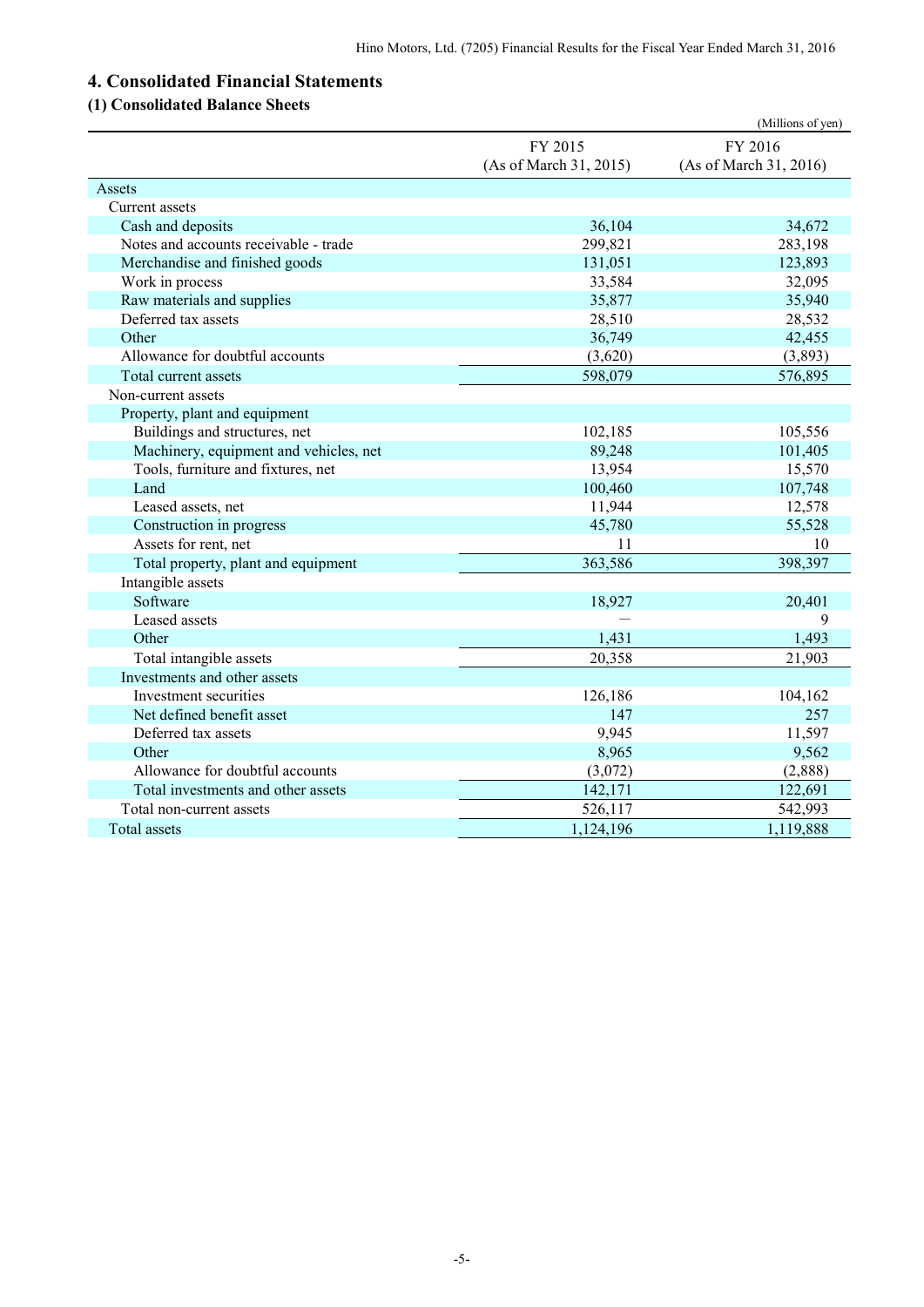|                                                       |                        | (Millions of yen)      |
|-------------------------------------------------------|------------------------|------------------------|
|                                                       | FY 2015                | FY 2016                |
|                                                       | (As of March 31, 2015) | (As of March 31, 2016) |
| Liabilities                                           |                        |                        |
| Current liabilities                                   |                        |                        |
| Notes and accounts payable - trade                    | 262,854                | 253,567                |
| Short-term loans payable                              | 117,180                | 109,733                |
| Current portion of long-term loans payable            | 8,652                  | 2,798                  |
| Lease obligations                                     | 1,549                  | 1,468                  |
| Accounts payable - other                              | 26,685                 | 42,509                 |
| Income taxes payable                                  | 13,007                 | 4,938                  |
| Provision for bonuses                                 | 5,101                  | 5,536                  |
| Provision for directors' bonuses                      | 909                    | 944                    |
| Provision for product warranties                      | 32,196                 | 28,252                 |
| Other                                                 | 66,008                 | 67,612                 |
| Total current liabilities                             | 534,143                | 517,361                |
| Non-current liabilities                               |                        |                        |
| Long-term loans payable                               | 20,296                 | 26,791                 |
| Lease obligations                                     | 20,567                 | 18,345                 |
| Deferred tax liabilities                              | 16,015                 | 13,645                 |
| Deferred tax liabilities for land revaluation         | 2,917                  | 2,765                  |
| Net defined benefit liability                         | 58,594                 | 61,113                 |
| Provision for directors' retirement benefits          | 1,836                  | 1,864                  |
| Asset retirement obligations                          | 1,243                  | 1,260                  |
| Other                                                 | 3,211                  | 2,850                  |
| Total non-current liabilities                         | 124,683                | 128,635                |
| <b>Total liabilities</b>                              | 658,826                | 645,996                |
| Net assets                                            |                        |                        |
| Shareholders' equity                                  |                        |                        |
| Capital stock                                         | 72,717                 | 72,717                 |
| Capital surplus                                       | 65,299                 | 66,058                 |
| Retained earnings                                     | 228,955                | 270,006                |
| Treasury shares                                       | (517)                  | (434)                  |
| Total shareholders' equity                            | 366,454                | 408,348                |
| Accumulated other comprehensive income                |                        |                        |
| Valuation difference on available-for-sale securities | 51,049                 | 39,792                 |
| Deferred gains or losses on hedges                    | (20)                   | 15                     |
| Revaluation reserve for land                          | 2,187                  | 2,318                  |
| Foreign currency translation adjustment               | 2,364                  | (6,245)                |
| Remeasurements of defined benefit plans               | (3,252)                | (14, 811)              |
| Total accumulated other comprehensive income          | 52,328                 | 21,069                 |
| Subscription rights to shares                         | 128                    | 99                     |
| Non-controlling interests                             | 46,459                 | 44,374                 |
| Total net assets                                      | 465,370                | 473,891                |
| Total liabilities and net assets                      | 1,124,196              | 1,119,888              |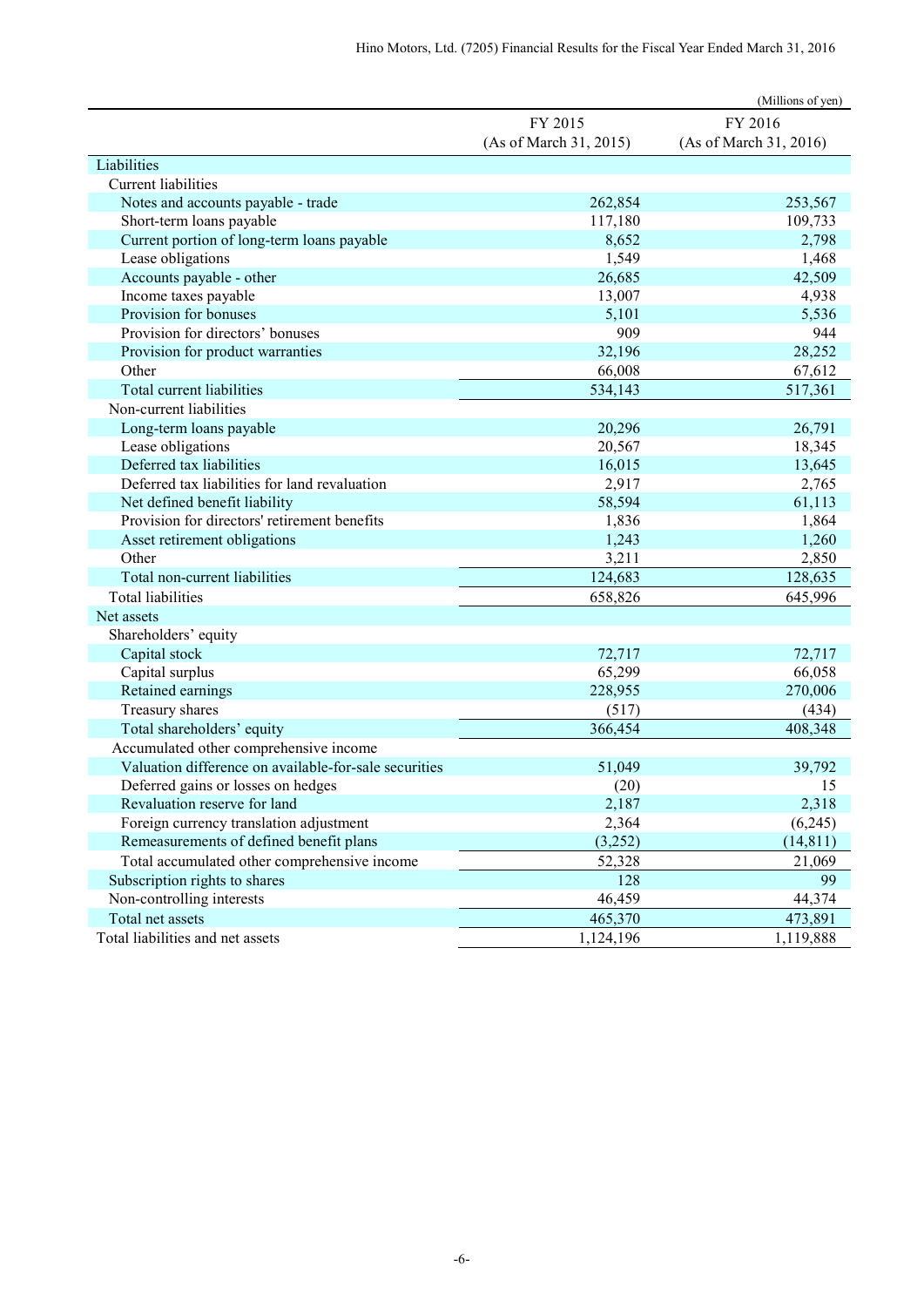# **(2) Consolidated Statements of Income and Consolidated Statements of Comprehensive Income**

[Consolidated Statements of Income]

|                                                                                             |                     | (Millions of yen)   |
|---------------------------------------------------------------------------------------------|---------------------|---------------------|
|                                                                                             | FY 2015             | FY 2016             |
|                                                                                             | (From April 1, 2014 | (From April 1, 2015 |
|                                                                                             | to March 31, 2015)  | to March 31, 2016)  |
| Net sales<br>Cost of sales                                                                  | 1,685,298           | 1,745,540           |
|                                                                                             | 1,389,771           | 1,450,984           |
| Gross profit                                                                                | 295,526             | 294,555             |
| Selling, general and administrative expenses                                                |                     |                     |
| Sales commission                                                                            | 19,366              | 23,046              |
| Transportation and warehousing expenses                                                     | 13,024              | 13,822              |
| Provision for product warranties                                                            | 32,196              | 28,252              |
| Advertising expenses                                                                        | 5,228               | 5,727               |
| Salaries and allowances                                                                     | 45,101              | 48,081              |
| Provision for bonuses                                                                       | 2,521               | 2,685               |
| Provision for directors' bonuses                                                            | 909                 | 942                 |
| Retirement benefit expenses                                                                 | 2,774               | 3,512               |
| Provision for directors' retirement benefits                                                | 435                 | 425                 |
| Rent expenses                                                                               | 6,749               | 5,688               |
| Provision of allowance for doubtful accounts                                                | (579)               | 231                 |
| Other                                                                                       | 62,278              | 63,853              |
| Total selling, general and administrative expenses                                          | 190,006             | 196,268             |
| Operating income                                                                            | 105,519             | 98,287              |
| Non-operating income                                                                        |                     |                     |
| Interest income                                                                             | 1,302               | 1,153               |
| Dividend income                                                                             | 2,164               | 3,139               |
| Rent income                                                                                 | 373                 | 411                 |
| Foreign exchange gains                                                                      | 1,162               |                     |
| Share of profit of entities accounted for using equity method<br>Miscellaneous income       | 139                 | 1,867               |
|                                                                                             | 3,407               | 4,541               |
| Total non-operating income                                                                  | 8,549               | 11,113              |
| Non-operating expenses                                                                      |                     |                     |
| Interest expenses                                                                           | 6,394               | 6,615               |
| Foreign exchange losses                                                                     | 3,073               | 5,296<br>1,596      |
| Miscellaneous expenses                                                                      |                     |                     |
| Total non-operating expenses                                                                | 9,468               | 13,508              |
| Ordinary income                                                                             | 104,600             | 95,892              |
| Extraordinary income                                                                        |                     |                     |
| Gain on sales of non-current assets                                                         | 1,175               | 411                 |
| Gain on sales of investment securities                                                      | 83                  | 904                 |
| Gain on bargain purchase                                                                    |                     | 383                 |
| Gain on step acquisitions<br>Gain on contribution of securities to retirement benefit trust |                     | 581                 |
| Other                                                                                       | 105                 | 5,883               |
|                                                                                             |                     | 1,596               |
| Total extraordinary income                                                                  | 1,364               | 9,734               |
| <b>Extraordinary losses</b><br>Loss on sales and retirement of non-current assets           | 615                 |                     |
|                                                                                             |                     | 967                 |
| Impairment loss                                                                             | 1,432               | 16<br>7,359         |
| Special costs of quality-related measures<br>Other                                          | 683                 | 400                 |
|                                                                                             | 2,730               | 8,744               |
| Total extraordinary losses                                                                  |                     |                     |
| Profit before income taxes                                                                  | 103,233             | 96,882              |
| Income taxes – current                                                                      | 29,782              | 22,450              |
| Income taxes - deferred                                                                     | (5,657)             | 6,387               |
| Total income taxes                                                                          | 24,124              | 28,838              |
| Profit                                                                                      | 79,109              | 68,044              |
| Profit attributable to non-controlling interests                                            | 4,609               | 2,913               |
| Profit attributable to owners of parent                                                     | 74,500              | 65,130              |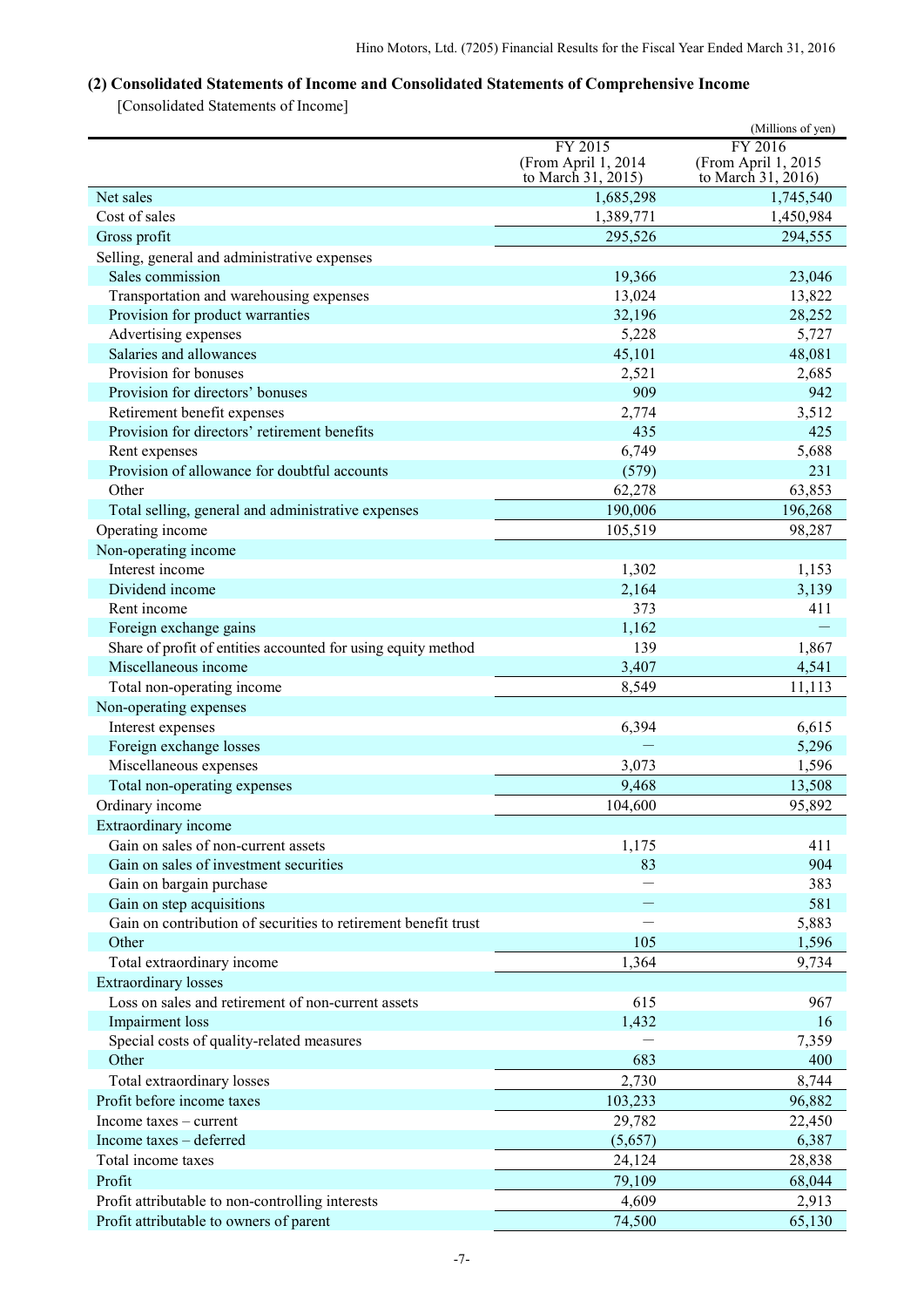[Consolidated Statements of Comprehensive Income]

| $\sim$ consolidated blatements of complements $\epsilon$ income |                     |                     |
|-----------------------------------------------------------------|---------------------|---------------------|
|                                                                 |                     | (Millions of yen)   |
|                                                                 | FY 2015             | FY 2016             |
|                                                                 | (From April 1, 2014 | (From April 1, 2015 |
|                                                                 | to March 31, 2015)  | to March 31, 2016)  |
| Profit                                                          | 79,109              | 68,044              |
| Other comprehensive income                                      |                     |                     |
| Valuation difference on available-for-sale securities           | 13,952              | (13, 585)           |
| Deferred gains or losses on hedges                              | 55                  | 36                  |
| Revaluation reserve for land                                    | 300                 | 151                 |
| Foreign currency translation adjustment                         | 9,867               | (15,514)            |
| Remeasurements of defined benefit plans                         | 2,415               | (11, 384)           |
| Share of other comprehensive income of entities                 |                     |                     |
| accounted for using equity method                               | 2,941               | 1,749               |
| Total other comprehensive income                                | 29,532              | (38, 546)           |
| Comprehensive income                                            | 108,642             | 29,498              |
| (Comprehensive income attributable to)                          |                     |                     |
| Comprehensive income attributable to owners of                  |                     |                     |
| parent                                                          | 100,605             | 33,871              |
| Comprehensive income attributable to                            |                     |                     |
| non-controlling interests                                       | 8,036               | (4,373)             |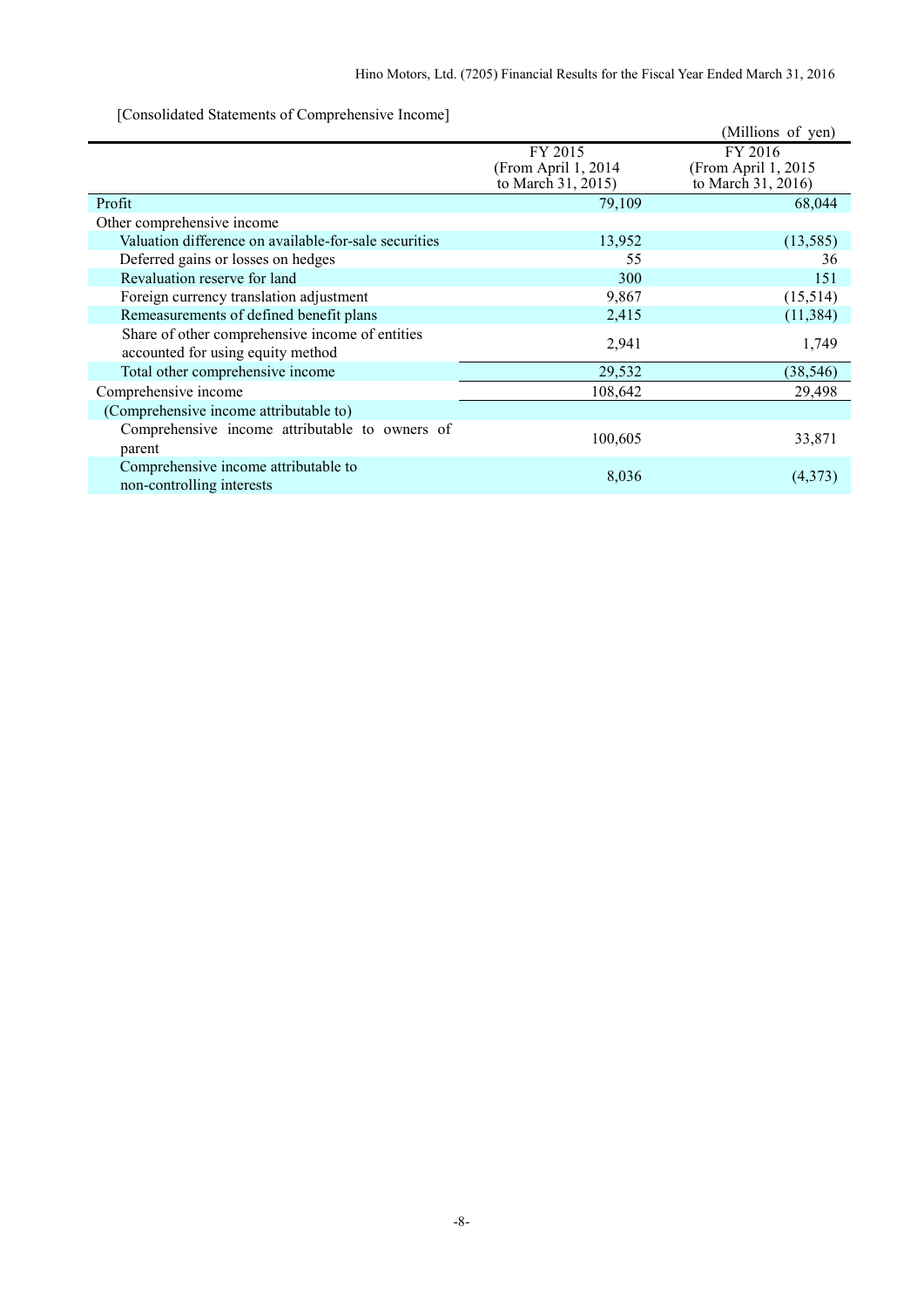### **(3) Consolidated Statements of Changes in Net Assets**

Previous Fiscal Year (From April 1, 2014 to March 31, 2015)

| (Millions of yen)                      |                          |                      |          |                 |                        |                                  |                                 |
|----------------------------------------|--------------------------|----------------------|----------|-----------------|------------------------|----------------------------------|---------------------------------|
|                                        |                          | Shareholders' equity |          |                 |                        |                                  | Accumulated other comprehensive |
|                                        |                          |                      |          |                 |                        | Valuation                        | income                          |
|                                        | Capital stock            | Capital surplus      | Retained | Treasury shares | Total<br>shareholders' | difference on                    | Deferred gains or               |
|                                        |                          |                      | earnings |                 | equity                 | available-for-sale<br>securities | losses on hedges                |
| Balance at the beginning of the period | 72,717                   | 64,835               | 177,040  | (751)           | 313,841                | 34,554                           | (76)                            |
| Cumulative effects of changes in       |                          |                      |          |                 |                        |                                  |                                 |
| accounting policies                    |                          |                      | (819)    |                 | (819)                  |                                  |                                 |
| <b>Restated balance</b>                | 72,717                   | 64,835               | 176,221  | (751)           | 313,022                | 34,554                           | (76)                            |
| Changes of items during period         |                          |                      |          |                 |                        |                                  |                                 |
| Dividends of surplus                   |                          |                      | (21,766) |                 | (21,766)               |                                  |                                 |
| Profit attributable to owners of       |                          |                      |          |                 |                        |                                  |                                 |
| parent                                 |                          |                      | 74,500   |                 | 74,500                 |                                  |                                 |
| Purchase of treasury shares            |                          |                      |          | (4)             | (4)                    |                                  |                                 |
| Disposal of treasury shares            |                          | 140                  |          | 238             | 379                    |                                  |                                 |
| Purchase of shares of consolidated     |                          | 323                  |          |                 | 323                    |                                  |                                 |
| subsidiaries                           |                          |                      |          |                 |                        |                                  |                                 |
| Net changes of items other than        |                          |                      |          |                 |                        |                                  | 55                              |
| shareholders' equity                   |                          |                      |          |                 |                        | 16,494                           |                                 |
| Total changes of items during period   | $\overline{\phantom{m}}$ | 463                  | 52,734   | 233             | 53,431                 | 16,494                           | 55                              |
| Balance at the end of the period       | 72,717                   | 65,299               | 228,955  | (517)           | 366,454                | 51,049                           | (20)                            |

|                                                         | Accumulated other comprehensive income |                                               |                                               |                                                          |                                  |                              |                  |
|---------------------------------------------------------|----------------------------------------|-----------------------------------------------|-----------------------------------------------|----------------------------------------------------------|----------------------------------|------------------------------|------------------|
|                                                         | Revaluation<br>reserve for land        | Foreign currency<br>translation<br>adjustment | Remeasurements<br>of defined<br>benefit plans | Total<br>accumulated<br>other<br>comprehensive<br>income | Subscription<br>rights to shares | Non-controlling<br>interests | Total net assets |
| Balance at the beginning of the period                  | 1,927                                  | (4,600)                                       | (5,582)                                       | 26,223                                                   | 212                              | 39,312                       | 379,589          |
| Cumulative effects of changes in<br>accounting policies |                                        |                                               |                                               |                                                          |                                  |                              | (819)            |
| Restated balance                                        | 1,927                                  | (4,600)                                       | (5,582)                                       | 26,223                                                   | 212                              | 39,312                       | 378,770          |
| Changes of items during period                          |                                        |                                               |                                               |                                                          |                                  |                              |                  |
| Dividends of surplus                                    |                                        |                                               |                                               |                                                          |                                  |                              | (21,766)         |
| Profit attributable to owners of<br>parent              |                                        |                                               |                                               |                                                          |                                  |                              | 74,500           |
| Purchase of treasury shares                             |                                        |                                               |                                               |                                                          |                                  |                              | (4)              |
| Disposal of treasury shares                             |                                        |                                               |                                               |                                                          |                                  |                              | 379              |
| Purchase of shares of consolidated<br>subsidiaries      |                                        |                                               |                                               |                                                          |                                  |                              | 323              |
| Net changes of items other than<br>shareholders' equity | 260                                    | 6,964                                         | 2,330                                         | 26,104                                                   | (83)                             | 7,146                        | 33,167           |
| Total changes of items during period                    | 260                                    | 6.964                                         | 2,330                                         | 26,104                                                   | (83)                             | 7.146                        | 86,599           |
| Balance at the end of the period                        | 2,187                                  | 2,364                                         | (3,252)                                       | 52,328                                                   | 128                              | 46,459                       | 465,370          |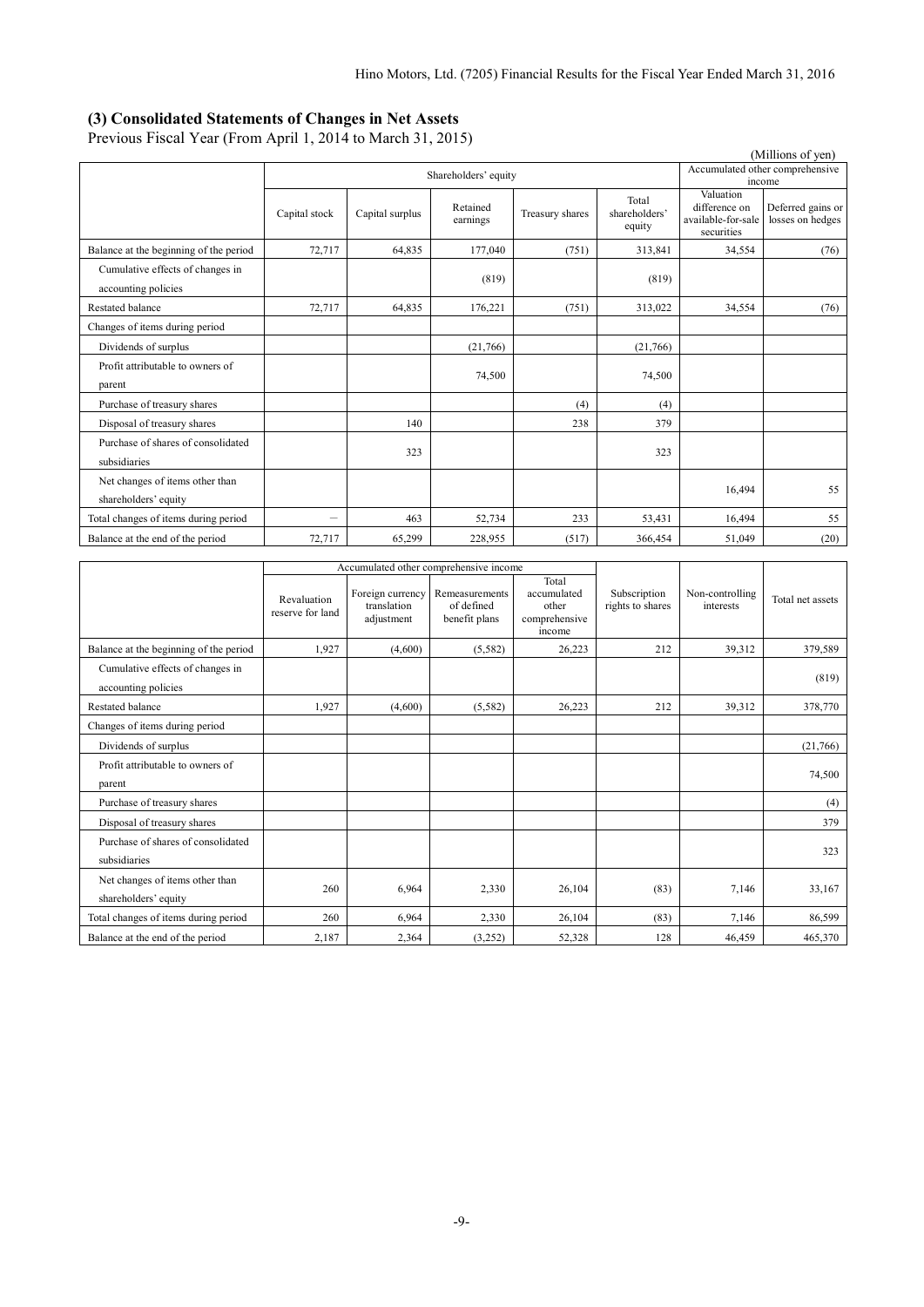# Current Fiscal Year (From April 1, 2015 to March 31, 2016)

|                                                         |                      |                 |                      |                 |                                  |                                                                | (Millions of yen)                     |
|---------------------------------------------------------|----------------------|-----------------|----------------------|-----------------|----------------------------------|----------------------------------------------------------------|---------------------------------------|
|                                                         | Shareholders' equity |                 |                      |                 |                                  | Accumulated other comprehensive<br>income                      |                                       |
|                                                         | Capital stock        | Capital surplus | Retained<br>earnings | Treasury shares | Total<br>shareholders'<br>equity | Valuation<br>difference on<br>available-for-sale<br>securities | Deferred gains or<br>losses on hedges |
| Balance at the beginning of the period                  | 72,717               | 65,299          | 228,955              | (517)           | 366,454                          | 51,049                                                         | (20)                                  |
| Changes of items during period                          |                      |                 |                      |                 |                                  |                                                                |                                       |
| Dividends of surplus                                    |                      |                 | (24, 079)            |                 | (24,079)                         |                                                                |                                       |
| Profit attributable to owners of<br>parent              |                      |                 | 65,130               |                 | 65,130                           |                                                                |                                       |
| Purchase of treasury shares                             |                      |                 |                      | (3)             | (3)                              |                                                                |                                       |
| Disposal of treasury shares                             |                      | 50              |                      | 86              | 136                              |                                                                |                                       |
| Purchase of shares of consolidated<br>subsidiaries      |                      | 709             |                      |                 | 709                              |                                                                |                                       |
| Net changes of items other than<br>shareholders' equity |                      |                 |                      |                 |                                  | (11,256)                                                       | 36                                    |
| Total changes of items during period                    | -                    | 759             | 41,050               | 83              | 41,893                           | (11,256)                                                       | 36                                    |
| Balance at the end of the period                        | 72,717               | 66,058          | 270,006              | (434)           | 408,348                          | 39,792                                                         | 15                                    |

|                                                         | Accumulated other comprehensive income |                                               |                                               |                                                          |                                  |                              |                  |
|---------------------------------------------------------|----------------------------------------|-----------------------------------------------|-----------------------------------------------|----------------------------------------------------------|----------------------------------|------------------------------|------------------|
|                                                         | Revaluation<br>reserve for land        | Foreign currency<br>translation<br>adjustment | Remeasurements<br>of defined<br>benefit plans | Total<br>accumulated<br>other<br>comprehensive<br>income | Subscription<br>rights to shares | Non-controlling<br>interests | Total net assets |
| Balance at the beginning of the period                  | 2,187                                  | 2,364                                         | (3,252)                                       | 52,328                                                   | 128                              | 46,459                       | 465,370          |
| Changes of items during period                          |                                        |                                               |                                               |                                                          |                                  |                              |                  |
| Dividends of surplus                                    |                                        |                                               |                                               |                                                          |                                  |                              | (24,079)         |
| Profit attributable to owners of<br>parent              |                                        |                                               |                                               |                                                          |                                  |                              | 65,130           |
| Purchase of treasury shares                             |                                        |                                               |                                               |                                                          |                                  |                              | (3)              |
| Disposal of treasury shares                             |                                        |                                               |                                               |                                                          |                                  |                              | 136              |
| Purchase of shares of consolidated<br>subsidiaries      |                                        |                                               |                                               |                                                          |                                  |                              | 709              |
| Net changes of items other than<br>shareholders' equity | 131                                    | (8,610)                                       | (11, 559)                                     | (31,258)                                                 | (29)                             | (2,084)                      | (33, 373)        |
| Total changes of items during period                    | 131                                    | (8,610)                                       | (11, 559)                                     | (31,258)                                                 | (29)                             | (2,084)                      | 8,520            |
| Balance at the end of the period                        | 2,318                                  | (6,245)                                       | (14, 811)                                     | 21,069                                                   | 99                               | 44,374                       | 473,891          |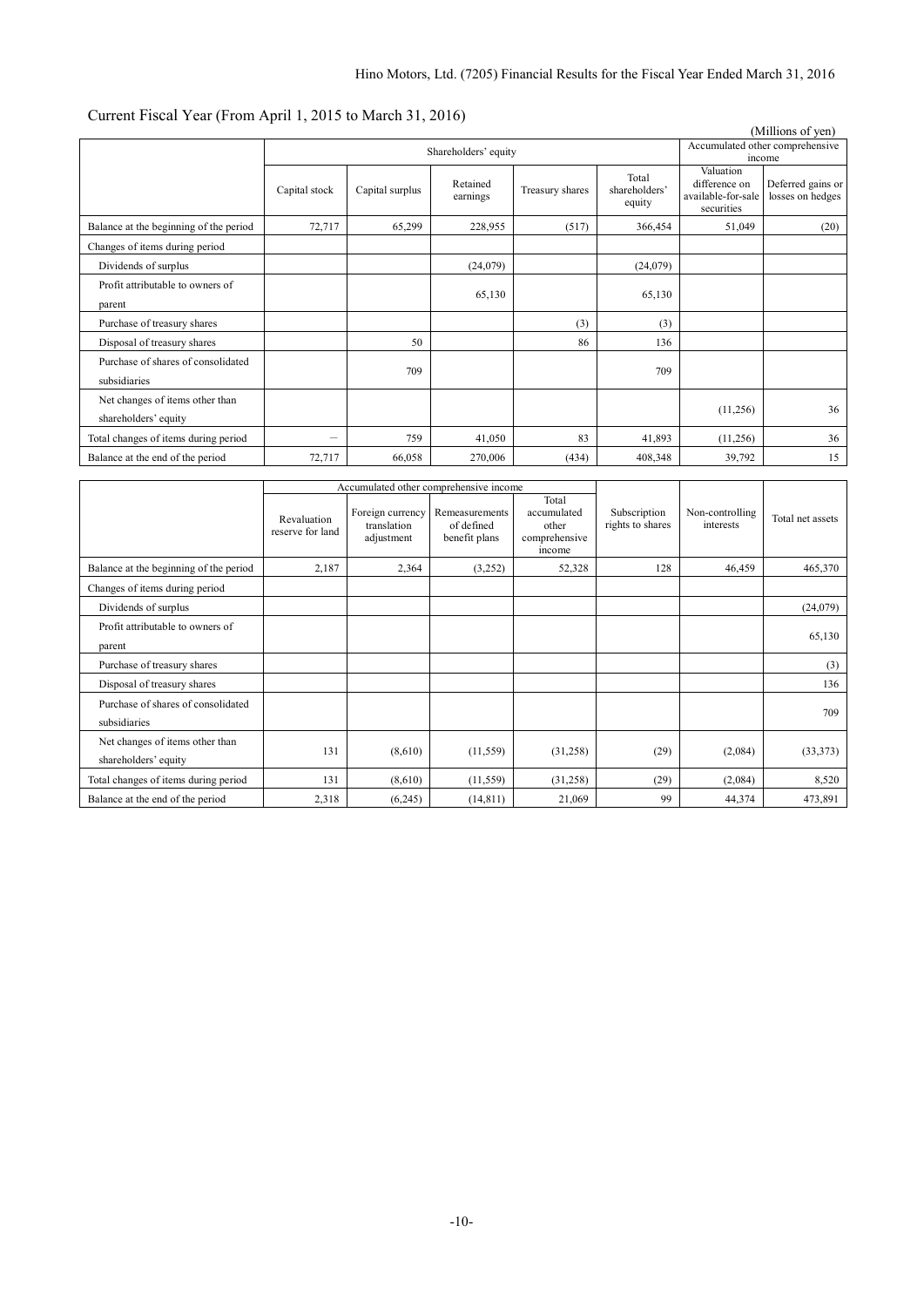# **(4) Consolidated Statements of Cash Flows**

| Consonuattu Biattinthis of Cash Fio                                                 |                                                      | (Millions of yen)                                    |
|-------------------------------------------------------------------------------------|------------------------------------------------------|------------------------------------------------------|
|                                                                                     | FY 2015<br>(From April 1, 2014<br>to March 31, 2015) | FY 2016<br>(From April 1, 2015<br>to March 31, 2016) |
| Cash flows from operating activities                                                |                                                      |                                                      |
| Profit before income taxes                                                          | 103,233                                              | 96,882                                               |
| Depreciation                                                                        | 43,957                                               | 49,314                                               |
| Impairment loss                                                                     | 1,432                                                | 16                                                   |
| Increase (decrease) in allowance for doubtful accounts                              | (758)                                                | (50)                                                 |
| Gain on bargain purchase                                                            |                                                      | (383)                                                |
| Loss (gain) on step acquisitions                                                    |                                                      | (581)                                                |
| Loss (gain) on securities contribution to employees'<br>retirement benefits trust   |                                                      | (5,883)                                              |
| Special costs of quality-related measures                                           |                                                      | 7,359                                                |
| Increase (decrease) in provision for product<br>warranties                          | 5,305                                                | (3,944)                                              |
| Increase (decrease) in net defined benefit liability                                | (2,352)                                              | (4, 393)                                             |
| Interest and dividend income                                                        | (3, 467)                                             | (4,293)                                              |
| Interest expenses                                                                   | 6,394                                                | 6,615                                                |
| Foreign exchange losses (gains)                                                     | (50)                                                 | 30                                                   |
| Share of (profit) loss of entities accounted for using                              |                                                      |                                                      |
| equity method                                                                       | (139)                                                | (1, 867)                                             |
| Loss (gain) on sales of investment securities                                       | (83)                                                 | (904)                                                |
| Loss (gain) on sales and retirement of non-current<br>assets                        | (559)                                                | 556                                                  |
| Decrease (increase) in notes and accounts receivable -<br>trade                     | (4,278)                                              | 10,548                                               |
| Decrease (increase) in inventories                                                  | (38,799)                                             | 852                                                  |
| Increase (decrease) in notes and accounts payable -                                 |                                                      |                                                      |
| trade                                                                               | 9,248                                                | (4, 843)                                             |
| Other, net                                                                          | 2,057                                                | (702)                                                |
| Subtotal                                                                            | 121,140                                              | 144,328                                              |
| Interest and dividend income received                                               | 3,638                                                | 4,467                                                |
| Interest expenses paid                                                              | (6,620)                                              | (7,186)                                              |
| Income taxes (paid) refund                                                          | (40, 401)                                            | (30, 243)                                            |
| Cash flows from operating activities                                                | 77,756                                               | 111,366                                              |
| Cash flows from investing activities                                                |                                                      |                                                      |
| Payments into time deposits                                                         | (789)                                                | (1,670)                                              |
| Proceeds from withdrawal of time deposits                                           | 473                                                  | 1,493                                                |
| Purchase of property, plant and equipment                                           | (67, 671)                                            | (79, 106)                                            |
| Proceeds from sales of property, plant and equipment                                | 2,205                                                | 1,690                                                |
| Purchase of intangible assets                                                       | (8, 421)                                             | (8,324)                                              |
| Purchase of investment securities                                                   | (56)                                                 | (166)                                                |
| Proceeds from sales of investment securities                                        | 205                                                  | 1,281                                                |
| Payments for investments in capital of subsidiaries<br>and affiliates               | (1,922)                                              |                                                      |
| Payments of long-term loans receivable                                              | (336)                                                | (491)                                                |
| Collection of long-term loans receivable                                            | 311                                                  | 515                                                  |
| Purchase of shares of subsidiaries resulting in change<br>in scope of consolidation |                                                      | (1,927)                                              |
| Other, net                                                                          | 989                                                  | (979)                                                |
| Cash flows from investing activities                                                | (75, 011)                                            | (87, 685)                                            |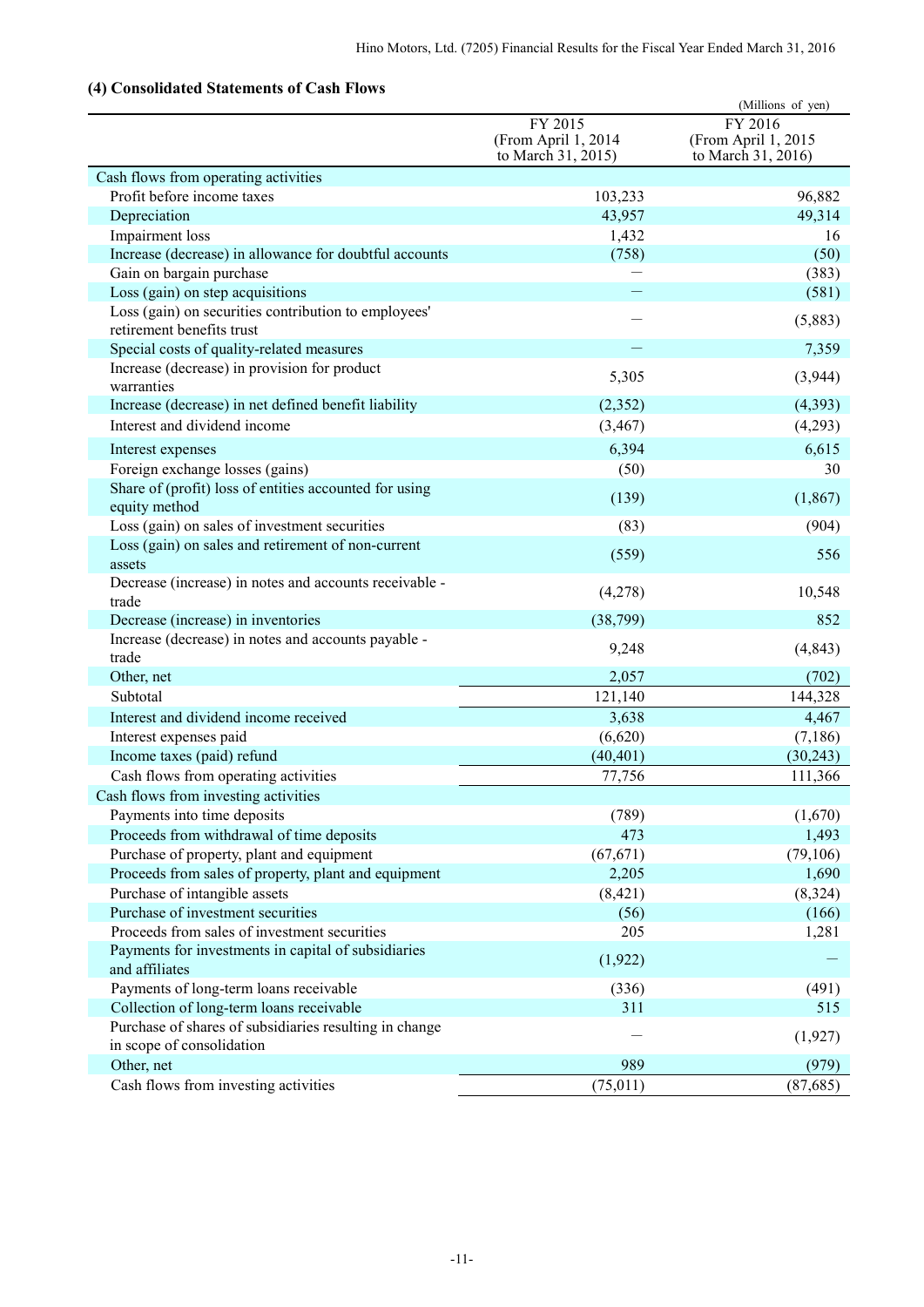|                                                                 |                                                      | (Millions of yen)                                     |
|-----------------------------------------------------------------|------------------------------------------------------|-------------------------------------------------------|
|                                                                 | FY 2015<br>(From April 1, 2014<br>to March 31, 2015) | FY 2016<br>(From April 1, 2015)<br>to March 31, 2016) |
| Cash flows from financing activities                            |                                                      |                                                       |
| Net increase (decrease) in short-term loans payable             | 3,368                                                | 262                                                   |
| Proceeds from long-term loans payable                           | 12,149                                               | 9,804                                                 |
| Repayments of long-term loans payable                           | (19, 146)                                            | (5,901)                                               |
| Proceeds from share issuance to non-controlling<br>shareholders | 2,344                                                | 538                                                   |
| Cash dividends paid                                             | (21,766)                                             | (24,079)                                              |
| Other, net                                                      | (3,118)                                              | (2,744)                                               |
| Cash flows from financing activities                            | (26, 168)                                            | (22, 120)                                             |
| Effect of exchange rate change on cash and cash<br>equivalents  | 1,470                                                | (3,169)                                               |
| Net increase (decrease) in cash and cash equivalents            | (21, 953)                                            | (1,609)                                               |
| Cash and cash equivalents at the beginning of the period        | 57,512                                               | 35,558                                                |
| Cash and cash equivalents at the end of the period              | 35,558                                               | 33,949                                                |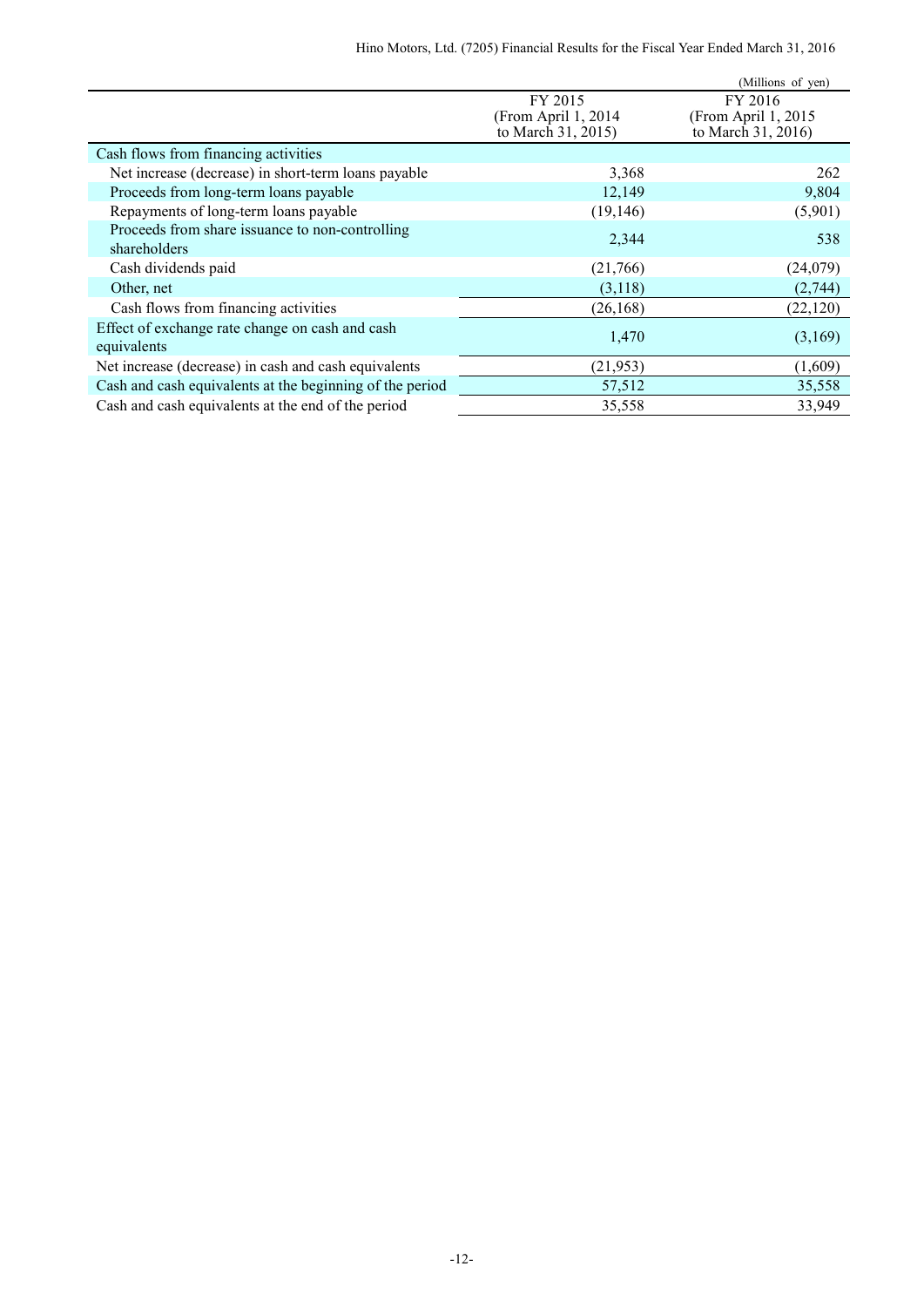### **(5) Notes on Going Concern Assumption**

There is no related information.

### **(6) Changes in Accounting Policies, Accounting Estimates and Restatements**

### **(Unapplied Accounting Standards, etc.)**

・Implementation Guidance on Recoverability of Deferred Tax Assets (ASBJ Guidance No. 26 of March 28, 2016)

### (1) Overview

Audit Committee's Report No. 66 titled "Auditing Treatment for Judgment of Recoverability of Deferred Tax Assets" forms the framework for the recoverability of deferred tax assets, whereby the calculation of deferred tax assets shall be dependent on which of the five categories the enterprise falls under, with the following necessary revisions made.

- 1) The handling of enterprises that do not satisfy all the conditions of any of the categories one to five.
- 2) The conditions of categories two and three.
- 3) The handling of category two enterprises unable to schedule future deductible amounts.
- 4) The handling of the permissible period for the estimation of future taxable income before additions or deductions for category three enterprises.
- 5) The handling of category four enterprises that also fall under category two or three.

### (2) Planned Date for Application

These revisions will be applied from the beginning of the fiscal year ending March 31, 2017.

### (3) Effects of Application of Accounting Standard

We are still evaluating the effect these revisions will have on the consolidated financial statement.

### **(Changes to Display Methods)**

(Changes Relating to the Accounting Standard for Business Combination)

In accordance with Paragraph 39 of "Accounting Standard for Consolidated Financial Statements (ASBJ Statement No.22 of September 13, 2013)," we changed the indications of net income, etc. and shifted from minority interests to non-controlling interests. In order to reflect these changes, we reproduced the consolidated financial statements for the previous year.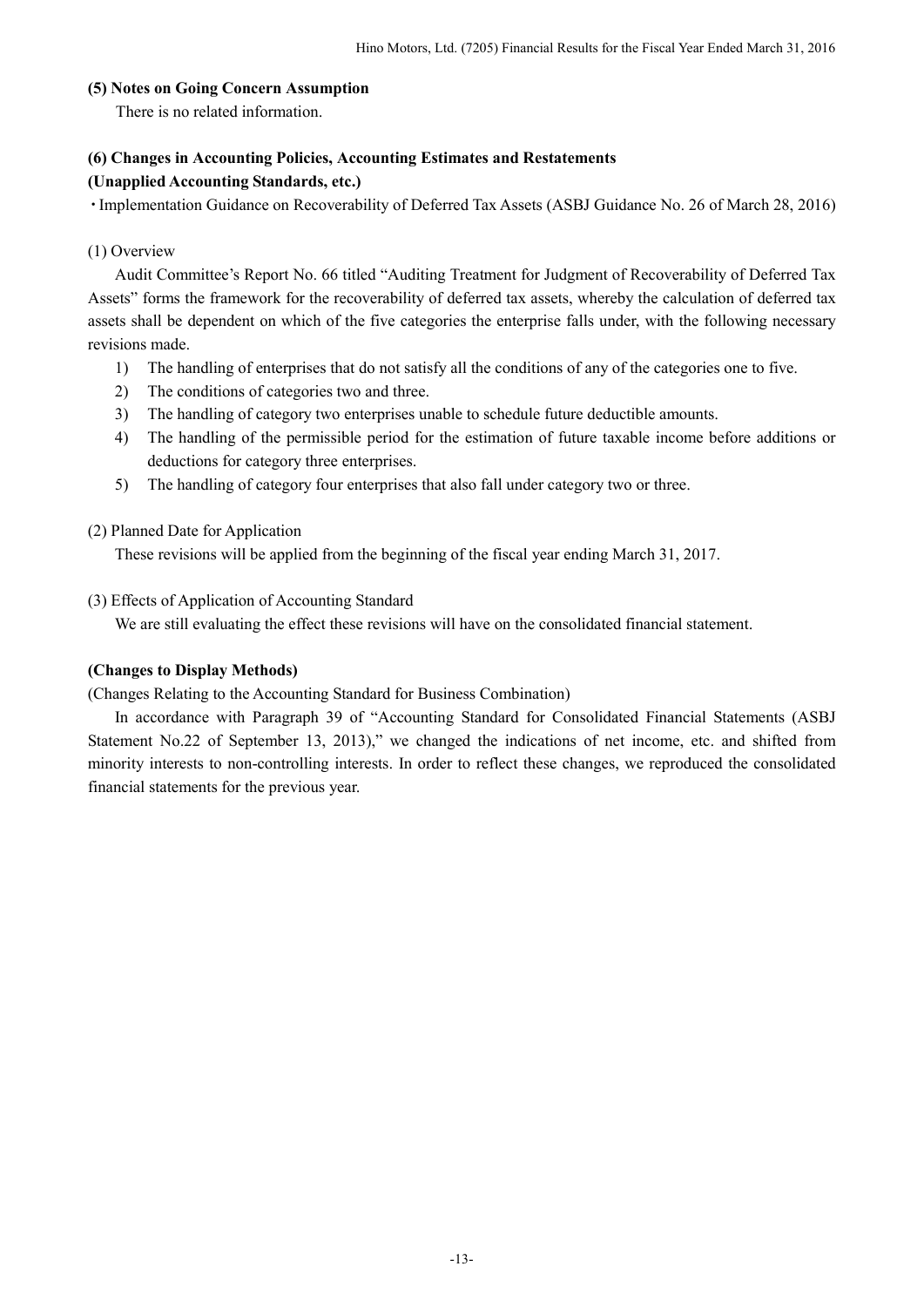## **(7) Notes to Consolidated Financial Statements (Segment Information)**

### 1. Overview of Report Segment

The reporting segment for our company can acquire separate financial information for individual components of our company, and is the target of periodic evaluations so that the board of directors can determine allocation of management resources and evaluate results.

The main business of our company is production and sales of trucks and buses, as well as production on commission for Toyota Motor Corporation and other services such as development and planning of related products. Domestic and overseas areas are covered by our company and domestic subsidiaries or local overseas subsidiaries respectively, with strategies created for each market for the services and products handled.

Therefore, our company production and sales structure is composed of separate regional segments, with these segments reported as "Japan" and "Asia".

2. Information on Amounts for Sales, Earnings, Losses, Assets and Other Categories for Each Reporting Segment

| TTCVIOUS FISCAL TCAL (FIOIII APHILI, 2014 tO MAICH 91, 2019) |           |                |           |          |           |            | TMITHOTIS OF ACITY        |
|--------------------------------------------------------------|-----------|----------------|-----------|----------|-----------|------------|---------------------------|
|                                                              |           | Report Segment |           |          |           | Adjusted   | Consolidated<br>financial |
|                                                              | Japan     | Asia           | Total     | Other *1 | Total     | Amount*2   | statements<br>amount *3   |
| Net Sales                                                    |           |                |           |          |           |            |                           |
| Sales to External                                            | 1,110,185 | 364,510        | 1,474,696 | 210,601  | 1,685,298 |            | 1,685,298                 |
| Customers                                                    |           |                |           |          |           |            |                           |
| Inter-Segment Sales                                          | 247,650   | 3,077          | 250,728   | 1,230    | 251,958   | (251,958)  |                           |
| and Transfers                                                |           |                |           |          |           |            |                           |
| Total                                                        | 1,357,835 | 367,588        | 1,725,424 | 211,832  | 1,937,256 | (251, 958) | 1,685,298                 |
| <b>Segment Earnings</b>                                      | 77,915    | 15,326         | 93,241    | 11,940   | 105,182   | 337        | 105,519                   |
| <b>Segment Assets</b>                                        | 794,940   | 270,108        | 1,065,048 | 124,290  | 1,189,339 | (65, 142)  | 1,124,196                 |
| Other Categories                                             |           |                |           |          |           |            |                           |
| Depreciation and                                             | 35,647    | 6,732          | 42,379    | 1,578    | 43,957    |            | 43,957                    |
| amortization                                                 |           |                |           |          |           |            |                           |
| Investment in Equity                                         | 16,184    | 2,176          | 18,360    | 190      | 18,551    | —          | 18,551                    |
| Method Affiliates                                            |           |                |           |          |           |            |                           |
| Increase in Tangible                                         |           |                |           |          |           |            |                           |
| and Intangible Fixed                                         | 52,136    | 21,489         | 73,626    | 4,073    | 77,700    |            | 77,700                    |
| Assets                                                       |           |                |           |          |           |            |                           |

Previous Fiscal Year (From April 1, 2014 to March 31, 2015) (Millions of yen)

\*1 The "other" section is the regions not included in the reporting segments, including North America and Oceania.

\*2 The adjusted amount is as listed below.

(1) The adjusted amount of segment earnings of ¥337 million includes adjustments for eliminated accounts and inventory assets in inter-segment.

(2) The adjusted amount of segment assets of ¥(65,142) million includes elimination of debts and credits and inventory assets in inter-segment.

\*3 Segment earnings are adjusted with operating income from the consolidated statement of income.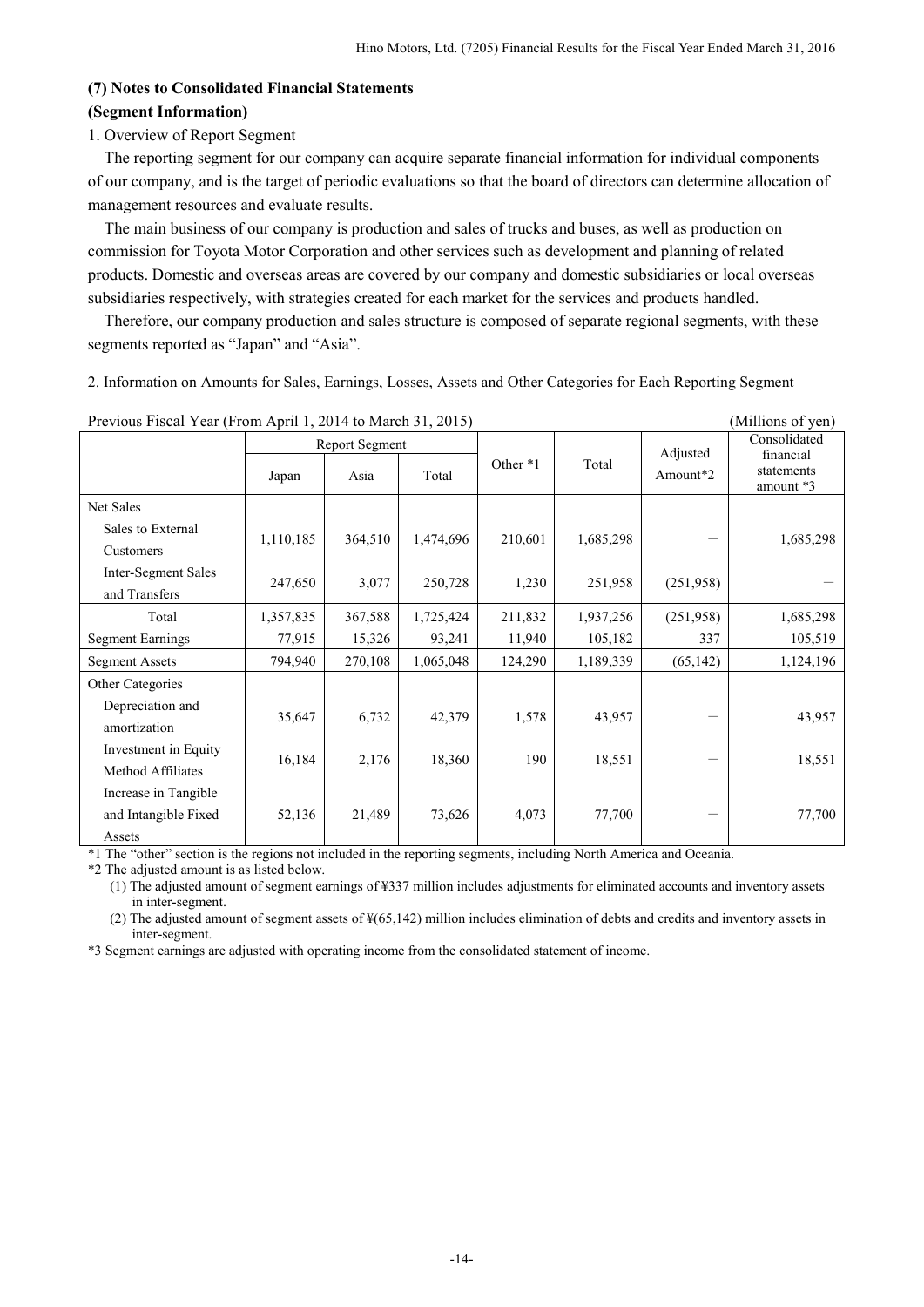| Current Fiscal Fear (From April 1, 2013 to March 31, 2010) |           |                        |           |          |           |                      | TMIIIIOIIS OL VEILI                                  |
|------------------------------------------------------------|-----------|------------------------|-----------|----------|-----------|----------------------|------------------------------------------------------|
|                                                            | Japan     | Report Segment<br>Asia | Total     | Other *1 | Total     | Adjusted<br>Amount*2 | Consolidated<br>financial<br>statements<br>amount *3 |
| Net Sales                                                  |           |                        |           |          |           |                      |                                                      |
| Sales to External                                          |           | 373,583                |           |          | 1,745,540 |                      |                                                      |
| Customers                                                  | 1,142,682 |                        | 1,516,265 | 229,274  |           |                      | 1,745,540                                            |
| Inter-Segment Sales and                                    | 237,931   | 8,384                  | 246,315   | 2,171    | 248,487   | (248, 487)           |                                                      |
| Transfers                                                  |           |                        |           |          |           |                      |                                                      |
| Total                                                      | 1,380,613 | 381,967                | 1,762,581 | 231,446  | 1,994,027 | (248, 487)           | 1,745,540                                            |
| <b>Segment Earnings</b>                                    | 67,638    | 14,606                 | 82,245    | 10,895   | 93,140    | 5,146                | 98,287                                               |
| <b>Segment Assets</b>                                      | 831,962   | 238,216                | 1,070,178 | 108,513  | 1,178,692 | (58, 804)            | 1,119,888                                            |
| Other Categories                                           |           |                        |           |          |           |                      |                                                      |
| Depreciation and                                           | 37,616    | 9,826                  | 47,442    | 1,872    | 49,314    |                      | 49,314                                               |
| amortization                                               |           |                        |           |          |           |                      |                                                      |
| Investment in Equity                                       | 19,842    | 1,376                  | 21,218    | 210      | 21,429    |                      | 21,429                                               |
| Method Affiliates                                          |           |                        |           |          |           |                      |                                                      |
| Increase in Tangible                                       |           |                        |           |          |           |                      |                                                      |
| and Intangible Fixed                                       | 77,757    | 14,731                 | 92,489    | 3,910    | 96,399    |                      | 96,399                                               |
| Assets                                                     |           |                        |           |          |           |                      |                                                      |

Current Fiscal Year (From April 1, 2015 to March 31, 2016) (Millions of yen)

\*1 The "other" section is the regions not included in the reporting segments, including North America and Oceania.

\*2 The adjusted amount is as listed below.

(1) The adjusted amount of segment earnings of ¥5,146 million includes adjustments for eliminated accounts and inventory assets in inter-segment.

(2) The adjusted amount of segment assets of ¥(58,804) million includes elimination of debts and credits and inventory assets in inter-segment.

\*3 Segment earnings are adjusted with operating income from the consolidated statement of income.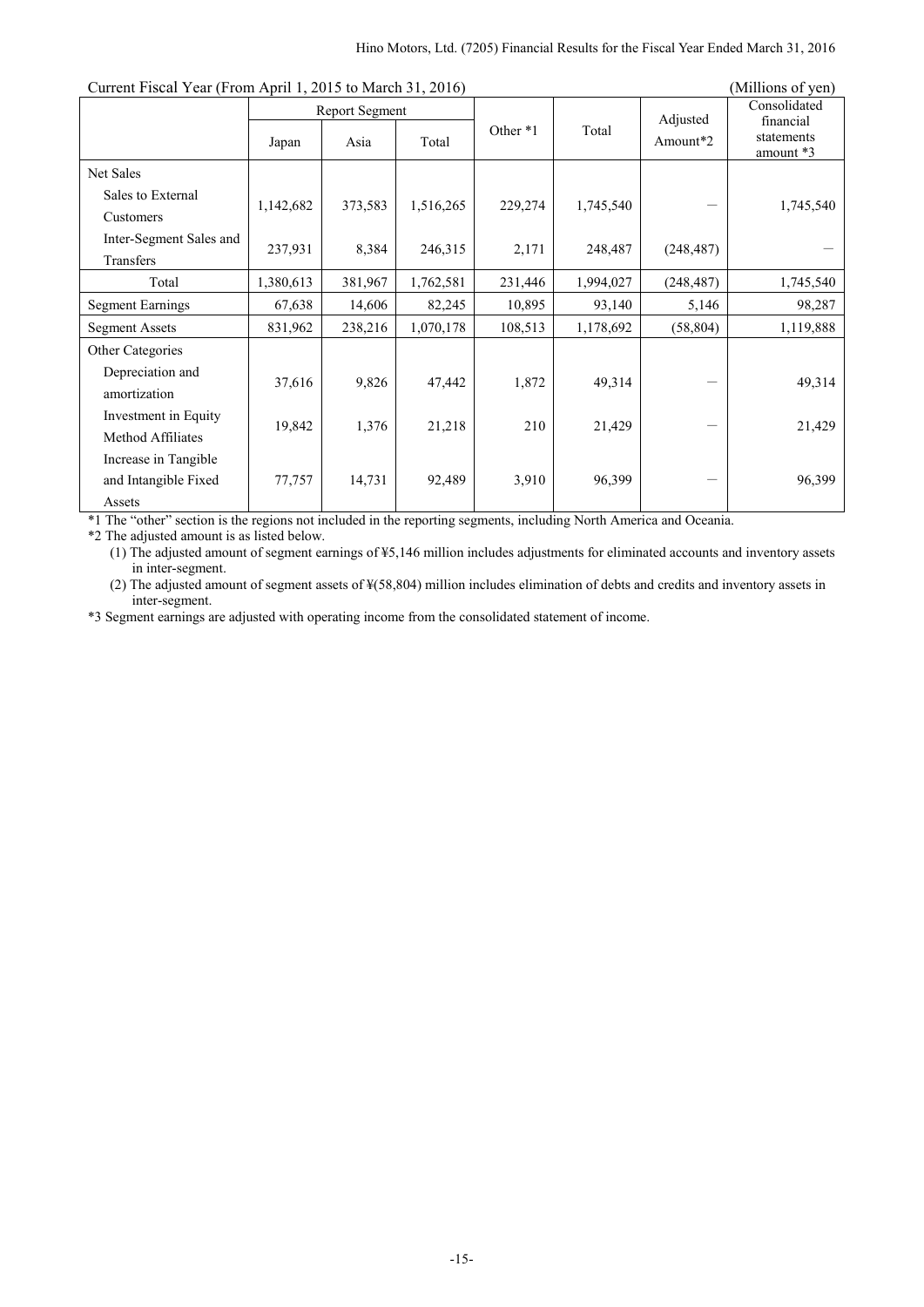### **(Per Share Information)**

| FY 2015                                |            | FY 2016                                |            |  |
|----------------------------------------|------------|----------------------------------------|------------|--|
| (From April 1, 2014 to March 31, 2015) |            | (From April 1, 2015 to March 31, 2016) |            |  |
|                                        |            |                                        |            |  |
| Net assets per share                   | 730.63 yen | Net assets per share                   | 748.89 yen |  |
| Profit per share                       | 130.06 yen | Profit per share                       | 113.62 yen |  |
| Diluted Profit per share               | 129.87 yen | Diluted Profit per share               | 113.51 yen |  |

(Note) The base for calculating profit per share and diluted profit per share are as follows:

|                                                      | FY 2015                          | FY 2016                                |
|------------------------------------------------------|----------------------------------|----------------------------------------|
|                                                      | (From April 1, 2014 to March 31, | (From April 1, 2015 to March 31, 2016) |
|                                                      | 2015)                            |                                        |
| Profit per share                                     |                                  |                                        |
| Profit attributable to owners of parent              |                                  |                                        |
| (Millions of yen)                                    | 74,500                           | 65,130                                 |
| Amount not attributable to common shareholders       |                                  |                                        |
| (Millions of yen)                                    |                                  |                                        |
| Profit attributable to owners of parent associated   |                                  |                                        |
| with common shares                                   | 74,500                           | 65,130                                 |
| (Millions of yen)                                    |                                  |                                        |
| Average number of common shares<br>(Shares)          | 572,832,762                      | 573,245,187                            |
|                                                      |                                  |                                        |
| Diluted Profit per share                             |                                  |                                        |
| Current-term Profit attributable to owners of parent |                                  |                                        |
| adjustment                                           |                                  |                                        |
| (Millions of yen)                                    |                                  |                                        |
| Increase in the number of common shares              |                                  |                                        |
| (Shares)                                             | 833,436                          | 530,303                                |
| Increase in the number of stock acquisition rights   |                                  |                                        |
| (Shares)                                             | 833,436                          | 530,303                                |

### **(Significant Subsequent Events)**

There is no related information.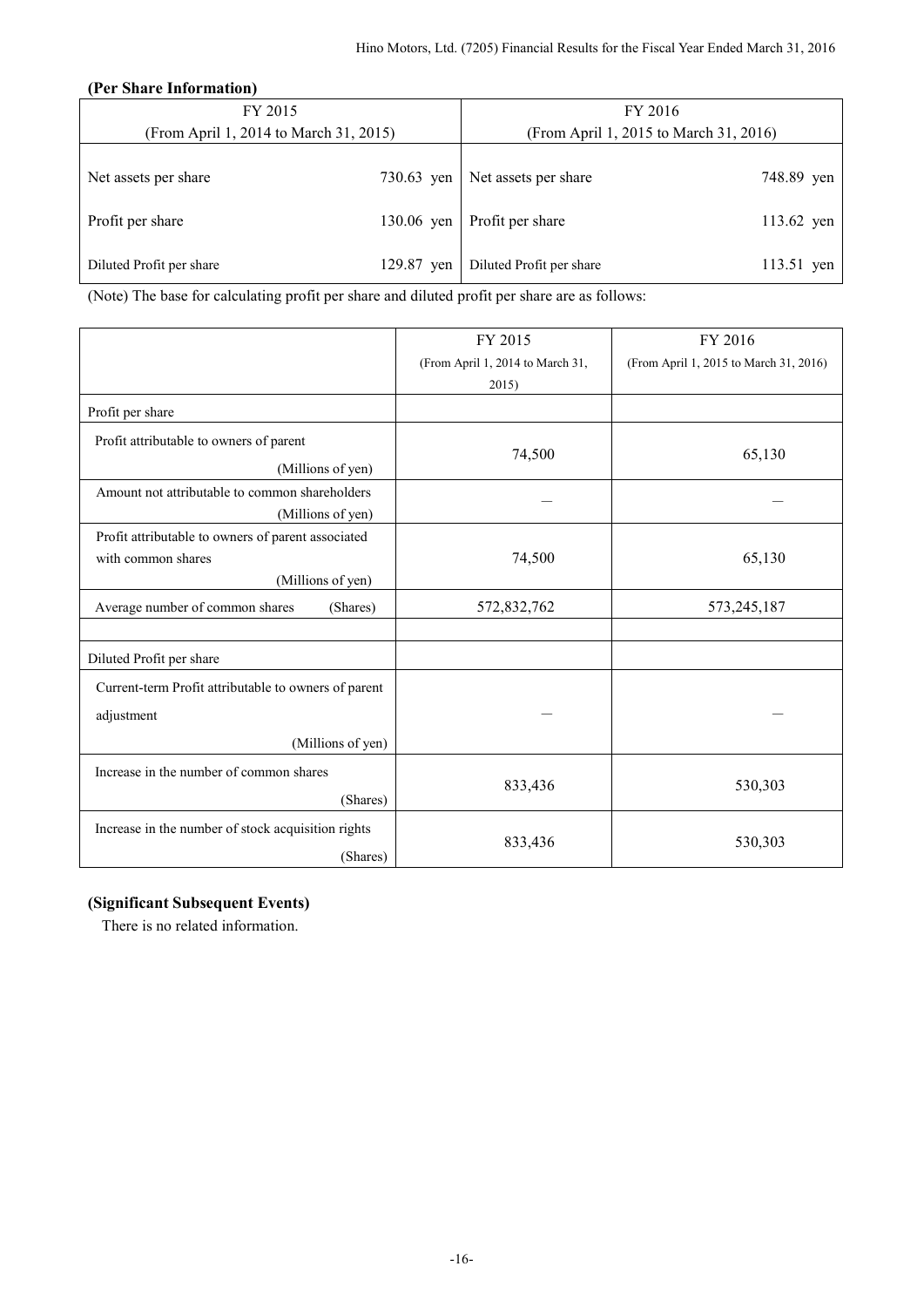# **5. Non-Consolidated Financial Statements**

# **(1) Non-Consolidated Balance Sheets**

|                                            |                        | (Millions of yen)      |
|--------------------------------------------|------------------------|------------------------|
|                                            | FY 2015                | FY 2016                |
|                                            | (As of March 31, 2015) | (As of March 31, 2016) |
| Assets                                     |                        |                        |
| Current assets                             |                        |                        |
| Cash and deposits                          | 3,312                  | 2,199                  |
| Notes receivable - trade                   | 1,593                  | 868                    |
| Accounts receivable - trade                | 199,713                | 199,343                |
| Merchandise and finished goods             | 32,901                 | 37,729                 |
| Work in process                            | 18,155                 | 18,342                 |
| Raw materials and supplies                 | 4,939                  | 5,495                  |
| Prepaid expenses                           | 420                    | 425                    |
| Deferred tax assets                        | 19,046                 | 18,152                 |
| Short-term loans receivable                | 68,980                 | 64,002                 |
| Other                                      | 16,656                 | 20,853                 |
| Allowance for doubtful accounts            | (2,000)                | (2, 131)               |
| Total current assets                       | 363,717                | 365,281                |
| Non-current assets                         |                        |                        |
| Property, plant and equipment              |                        |                        |
| Buildings, net                             | 42,826                 | 43,320                 |
| Structures, net                            | 7,775                  | 7,472                  |
| Machinery and equipment, net               | 43,223                 | 40,536                 |
| Vehicles, net                              | 2,954                  | 2,852                  |
| Tools, furniture and fixtures, net         | 5,978                  | 7,046                  |
| Land                                       | 35,294                 | 36,022                 |
| Leased assets, net                         | 1,410                  | 1,189                  |
| Construction in progress                   | 14,876                 | 47,069                 |
| Total property, plant and equipment        | 154,339                | 185,510                |
| Intangible assets                          |                        |                        |
| Software                                   | 17,644                 | 18,665                 |
| Right of using facilities                  | 498                    | 503                    |
| Total intangible assets                    | 18,142                 | 19,169                 |
| Investments and other assets               |                        |                        |
| Investment securities                      | 83,238                 | 60,206                 |
| Shares of subsidiaries and associates      | 56,313                 | 59,996                 |
| Investments in capital                     | 23                     | 23                     |
| Investments in capital of subsidiaries and | 6,888                  | 6,888                  |
| associates                                 |                        |                        |
| Long-term loans receivable                 | 7,594                  | 16,122                 |
| Long-term prepaid expenses                 | 1,066                  | 1,631                  |
| Other                                      | 2,585                  | 2,573                  |
| Allowance for doubtful accounts            | (2,806)                | (2,785)                |
| Allowance for investment loss              | (1,057)                | (1,588)                |
| Total investments and other assets         | 153,846                | 143,066                |
| Total non-current assets                   | 326,328                | 347,745                |
| Total assets                               | 690,046                | 713,027                |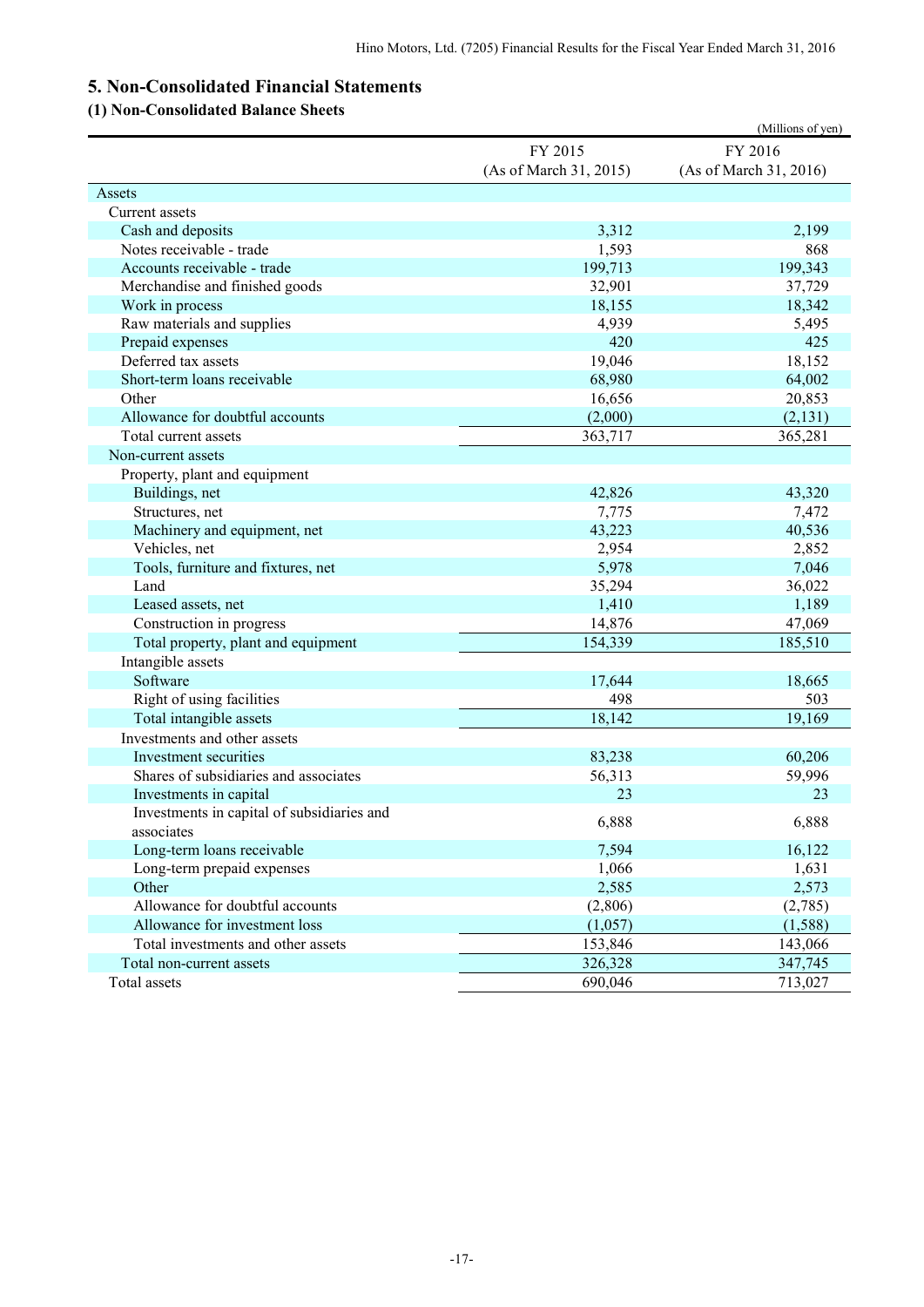|                                             |                        | (Millions of yen)      |
|---------------------------------------------|------------------------|------------------------|
|                                             | FY 2015                | FY 2016                |
|                                             | (As of March 31, 2015) | (As of March 31, 2016) |
| Liabilities                                 |                        |                        |
| <b>Current liabilities</b>                  |                        |                        |
| Notes payable - trade                       | 554                    | 186                    |
| Accounts payable - trade                    | 156,190                | 151,597                |
| Short-term loans payable                    | 18,385                 | 40,454                 |
| Current portion of long-term loans payable  | $\theta$               | $\overline{0}$         |
| Lease obligations                           | 225                    | 236                    |
| Accounts payable - other                    | 17,262                 | 36,334                 |
| Accrued expenses                            | 40,111                 | 42,596                 |
| Income taxes payable                        | 9,517                  | 1,185                  |
| Deposits received                           | 18,400                 | 16,845                 |
| Provision for directors' bonuses            | 276                    | 276                    |
| Provision for product warranties            | 32,196                 | 28,252                 |
| Other                                       | 792                    | 851                    |
| <b>Total current liabilities</b>            | 293,913                | 318,816                |
| Non-current liabilities                     |                        |                        |
| Long-term loans payable                     | 3,819                  | 11,586                 |
| Lease obligations                           | 1,310                  | 1,097                  |
| Deferred tax liabilities                    | 8,789                  | 6,593                  |
| Provision for retirement benefits           | 36,419                 | 21,784                 |
| Long-term accounts payable - other          | 1,211                  | 661                    |
| Asset retirement obligations                | 945                    | 947                    |
| Other                                       | 723                    | 853                    |
| Total non-current liabilities               | 53,218                 | 43,523                 |
| <b>Total liabilities</b>                    | 347,132                | 362,340                |
| Net assets                                  |                        |                        |
| Shareholders' equity                        |                        |                        |
| Capital stock                               | 72,717                 | 72,717                 |
| Capital surplus                             |                        |                        |
| Legal capital surplus                       | 64,307                 | 64,307                 |
| Other capital surplus                       | 662                    | 713                    |
| Total capital surplus                       | 64,970                 | 65,020                 |
| Retained earnings                           |                        |                        |
| Legal retained earnings                     | 7,103                  | 7,103                  |
| Other retained earnings                     |                        |                        |
| Reserve for advanced depreciation of        | 5,214                  | 6,380                  |
| non-current assets                          |                        |                        |
| Reserve for special depreciation            | 106                    | 88                     |
| General reserve                             | 90,000                 | 120,000                |
| Retained earnings brought forward           | 60,571                 | 50,181                 |
| Total retained earnings                     | 162,995                | 183,752                |
| Treasury shares                             | (485)                  | (401)                  |
| Total shareholders' equity                  | 300,197                | 321,088                |
| Valuation and translation adjustments       |                        |                        |
| Valuation difference on available-for-sale  | 42,608                 | 29,483                 |
| securities                                  |                        |                        |
| Deferred gains or losses on hedges          | (20)                   | 15                     |
| Total valuation and translation adjustments | 42,587                 | 29,499                 |
| Subscription rights to shares               | 128                    | 99                     |
| Total net assets                            | 342,913                | 350,686                |
| Total liabilities and net assets            | 690,046                | 713,027                |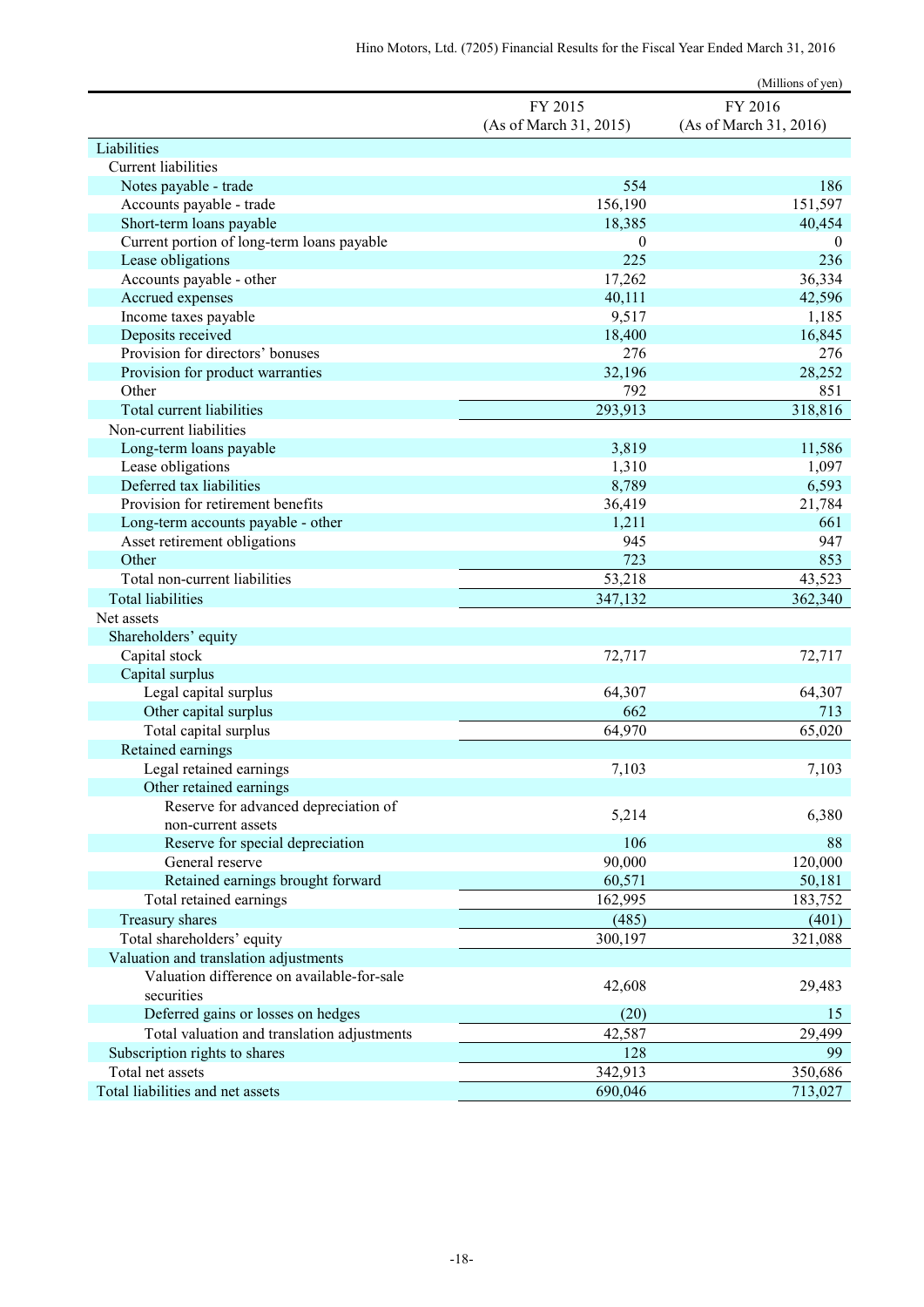# **(2) Non-Consolidated Statements of Income**

| FY 2015<br>FY 2016<br>(From April 1, 2014<br>(From April 1, 2015<br>to March 31, 2015)<br>to March 31, 2016)<br>Net sales<br>1,221,249<br>1,222,945<br>Cost of sales<br>Beginning finished goods<br>28,391<br>32,901<br>Cost of products manufactured<br>1,036,956<br>1,027,171<br>1,055,563<br>1,069,858<br>Total<br>Ending finished goods<br>37,729<br>32,901<br>Cost of finished goods sold<br>1,022,661<br>1,032,128<br>Gross profit<br>198,587<br>190,817<br>Selling, general and administrative expenses<br>Sales commission<br>49,226<br>54,630<br>Transportation and warehousing expenses<br>8,274<br>9,116<br>32,196<br>28,252<br>Provision for product warranties<br>3,408<br>3,734<br>Advertising expenses<br>Salaries and allowances<br>15,745<br>16,342<br>Provision for directors' bonuses<br>276<br>276<br>927<br>872<br>Provision for retirement benefits<br>3,111<br>3,185<br>Rent expenses<br>4,929<br>4,927<br>Depreciation<br>Other<br>19,641<br>18,151<br>140,978<br>136,246<br>Total selling, general and administrative expenses<br>62,340<br>49,839<br>Operating income<br>Non-operating income<br>Interest income<br>766<br>1,107<br>10,662<br>Dividend income<br>9,425<br>Foreign exchange gains<br>1,282<br>Rent income<br>960<br>992<br>Miscellaneous income<br>1,452<br>3,264<br>Total non-operating income<br>15,125<br>14,790<br>Non-operating expenses<br>400<br>Interest expenses<br>786<br>Depreciation<br>186<br>184<br>Foreign exchange losses<br>2,066<br>Miscellaneous expenses<br>1,082<br>782<br>3,818<br>Total non-operating expenses<br>1,669<br>Ordinary income<br>60,810<br>75,796 |  | (Millions of yen) |
|--------------------------------------------------------------------------------------------------------------------------------------------------------------------------------------------------------------------------------------------------------------------------------------------------------------------------------------------------------------------------------------------------------------------------------------------------------------------------------------------------------------------------------------------------------------------------------------------------------------------------------------------------------------------------------------------------------------------------------------------------------------------------------------------------------------------------------------------------------------------------------------------------------------------------------------------------------------------------------------------------------------------------------------------------------------------------------------------------------------------------------------------------------------------------------------------------------------------------------------------------------------------------------------------------------------------------------------------------------------------------------------------------------------------------------------------------------------------------------------------------------------------------------------------------------------------------------------------------------------------------------|--|-------------------|
|                                                                                                                                                                                                                                                                                                                                                                                                                                                                                                                                                                                                                                                                                                                                                                                                                                                                                                                                                                                                                                                                                                                                                                                                                                                                                                                                                                                                                                                                                                                                                                                                                                |  |                   |
|                                                                                                                                                                                                                                                                                                                                                                                                                                                                                                                                                                                                                                                                                                                                                                                                                                                                                                                                                                                                                                                                                                                                                                                                                                                                                                                                                                                                                                                                                                                                                                                                                                |  |                   |
|                                                                                                                                                                                                                                                                                                                                                                                                                                                                                                                                                                                                                                                                                                                                                                                                                                                                                                                                                                                                                                                                                                                                                                                                                                                                                                                                                                                                                                                                                                                                                                                                                                |  |                   |
|                                                                                                                                                                                                                                                                                                                                                                                                                                                                                                                                                                                                                                                                                                                                                                                                                                                                                                                                                                                                                                                                                                                                                                                                                                                                                                                                                                                                                                                                                                                                                                                                                                |  |                   |
|                                                                                                                                                                                                                                                                                                                                                                                                                                                                                                                                                                                                                                                                                                                                                                                                                                                                                                                                                                                                                                                                                                                                                                                                                                                                                                                                                                                                                                                                                                                                                                                                                                |  |                   |
|                                                                                                                                                                                                                                                                                                                                                                                                                                                                                                                                                                                                                                                                                                                                                                                                                                                                                                                                                                                                                                                                                                                                                                                                                                                                                                                                                                                                                                                                                                                                                                                                                                |  |                   |
|                                                                                                                                                                                                                                                                                                                                                                                                                                                                                                                                                                                                                                                                                                                                                                                                                                                                                                                                                                                                                                                                                                                                                                                                                                                                                                                                                                                                                                                                                                                                                                                                                                |  |                   |
|                                                                                                                                                                                                                                                                                                                                                                                                                                                                                                                                                                                                                                                                                                                                                                                                                                                                                                                                                                                                                                                                                                                                                                                                                                                                                                                                                                                                                                                                                                                                                                                                                                |  |                   |
|                                                                                                                                                                                                                                                                                                                                                                                                                                                                                                                                                                                                                                                                                                                                                                                                                                                                                                                                                                                                                                                                                                                                                                                                                                                                                                                                                                                                                                                                                                                                                                                                                                |  |                   |
|                                                                                                                                                                                                                                                                                                                                                                                                                                                                                                                                                                                                                                                                                                                                                                                                                                                                                                                                                                                                                                                                                                                                                                                                                                                                                                                                                                                                                                                                                                                                                                                                                                |  |                   |
|                                                                                                                                                                                                                                                                                                                                                                                                                                                                                                                                                                                                                                                                                                                                                                                                                                                                                                                                                                                                                                                                                                                                                                                                                                                                                                                                                                                                                                                                                                                                                                                                                                |  |                   |
|                                                                                                                                                                                                                                                                                                                                                                                                                                                                                                                                                                                                                                                                                                                                                                                                                                                                                                                                                                                                                                                                                                                                                                                                                                                                                                                                                                                                                                                                                                                                                                                                                                |  |                   |
|                                                                                                                                                                                                                                                                                                                                                                                                                                                                                                                                                                                                                                                                                                                                                                                                                                                                                                                                                                                                                                                                                                                                                                                                                                                                                                                                                                                                                                                                                                                                                                                                                                |  |                   |
|                                                                                                                                                                                                                                                                                                                                                                                                                                                                                                                                                                                                                                                                                                                                                                                                                                                                                                                                                                                                                                                                                                                                                                                                                                                                                                                                                                                                                                                                                                                                                                                                                                |  |                   |
|                                                                                                                                                                                                                                                                                                                                                                                                                                                                                                                                                                                                                                                                                                                                                                                                                                                                                                                                                                                                                                                                                                                                                                                                                                                                                                                                                                                                                                                                                                                                                                                                                                |  |                   |
|                                                                                                                                                                                                                                                                                                                                                                                                                                                                                                                                                                                                                                                                                                                                                                                                                                                                                                                                                                                                                                                                                                                                                                                                                                                                                                                                                                                                                                                                                                                                                                                                                                |  |                   |
|                                                                                                                                                                                                                                                                                                                                                                                                                                                                                                                                                                                                                                                                                                                                                                                                                                                                                                                                                                                                                                                                                                                                                                                                                                                                                                                                                                                                                                                                                                                                                                                                                                |  |                   |
|                                                                                                                                                                                                                                                                                                                                                                                                                                                                                                                                                                                                                                                                                                                                                                                                                                                                                                                                                                                                                                                                                                                                                                                                                                                                                                                                                                                                                                                                                                                                                                                                                                |  |                   |
|                                                                                                                                                                                                                                                                                                                                                                                                                                                                                                                                                                                                                                                                                                                                                                                                                                                                                                                                                                                                                                                                                                                                                                                                                                                                                                                                                                                                                                                                                                                                                                                                                                |  |                   |
|                                                                                                                                                                                                                                                                                                                                                                                                                                                                                                                                                                                                                                                                                                                                                                                                                                                                                                                                                                                                                                                                                                                                                                                                                                                                                                                                                                                                                                                                                                                                                                                                                                |  |                   |
|                                                                                                                                                                                                                                                                                                                                                                                                                                                                                                                                                                                                                                                                                                                                                                                                                                                                                                                                                                                                                                                                                                                                                                                                                                                                                                                                                                                                                                                                                                                                                                                                                                |  |                   |
|                                                                                                                                                                                                                                                                                                                                                                                                                                                                                                                                                                                                                                                                                                                                                                                                                                                                                                                                                                                                                                                                                                                                                                                                                                                                                                                                                                                                                                                                                                                                                                                                                                |  |                   |
|                                                                                                                                                                                                                                                                                                                                                                                                                                                                                                                                                                                                                                                                                                                                                                                                                                                                                                                                                                                                                                                                                                                                                                                                                                                                                                                                                                                                                                                                                                                                                                                                                                |  |                   |
|                                                                                                                                                                                                                                                                                                                                                                                                                                                                                                                                                                                                                                                                                                                                                                                                                                                                                                                                                                                                                                                                                                                                                                                                                                                                                                                                                                                                                                                                                                                                                                                                                                |  |                   |
|                                                                                                                                                                                                                                                                                                                                                                                                                                                                                                                                                                                                                                                                                                                                                                                                                                                                                                                                                                                                                                                                                                                                                                                                                                                                                                                                                                                                                                                                                                                                                                                                                                |  |                   |
|                                                                                                                                                                                                                                                                                                                                                                                                                                                                                                                                                                                                                                                                                                                                                                                                                                                                                                                                                                                                                                                                                                                                                                                                                                                                                                                                                                                                                                                                                                                                                                                                                                |  |                   |
|                                                                                                                                                                                                                                                                                                                                                                                                                                                                                                                                                                                                                                                                                                                                                                                                                                                                                                                                                                                                                                                                                                                                                                                                                                                                                                                                                                                                                                                                                                                                                                                                                                |  |                   |
|                                                                                                                                                                                                                                                                                                                                                                                                                                                                                                                                                                                                                                                                                                                                                                                                                                                                                                                                                                                                                                                                                                                                                                                                                                                                                                                                                                                                                                                                                                                                                                                                                                |  |                   |
|                                                                                                                                                                                                                                                                                                                                                                                                                                                                                                                                                                                                                                                                                                                                                                                                                                                                                                                                                                                                                                                                                                                                                                                                                                                                                                                                                                                                                                                                                                                                                                                                                                |  |                   |
|                                                                                                                                                                                                                                                                                                                                                                                                                                                                                                                                                                                                                                                                                                                                                                                                                                                                                                                                                                                                                                                                                                                                                                                                                                                                                                                                                                                                                                                                                                                                                                                                                                |  |                   |
|                                                                                                                                                                                                                                                                                                                                                                                                                                                                                                                                                                                                                                                                                                                                                                                                                                                                                                                                                                                                                                                                                                                                                                                                                                                                                                                                                                                                                                                                                                                                                                                                                                |  |                   |
|                                                                                                                                                                                                                                                                                                                                                                                                                                                                                                                                                                                                                                                                                                                                                                                                                                                                                                                                                                                                                                                                                                                                                                                                                                                                                                                                                                                                                                                                                                                                                                                                                                |  |                   |
|                                                                                                                                                                                                                                                                                                                                                                                                                                                                                                                                                                                                                                                                                                                                                                                                                                                                                                                                                                                                                                                                                                                                                                                                                                                                                                                                                                                                                                                                                                                                                                                                                                |  |                   |
|                                                                                                                                                                                                                                                                                                                                                                                                                                                                                                                                                                                                                                                                                                                                                                                                                                                                                                                                                                                                                                                                                                                                                                                                                                                                                                                                                                                                                                                                                                                                                                                                                                |  |                   |
|                                                                                                                                                                                                                                                                                                                                                                                                                                                                                                                                                                                                                                                                                                                                                                                                                                                                                                                                                                                                                                                                                                                                                                                                                                                                                                                                                                                                                                                                                                                                                                                                                                |  |                   |
|                                                                                                                                                                                                                                                                                                                                                                                                                                                                                                                                                                                                                                                                                                                                                                                                                                                                                                                                                                                                                                                                                                                                                                                                                                                                                                                                                                                                                                                                                                                                                                                                                                |  |                   |
|                                                                                                                                                                                                                                                                                                                                                                                                                                                                                                                                                                                                                                                                                                                                                                                                                                                                                                                                                                                                                                                                                                                                                                                                                                                                                                                                                                                                                                                                                                                                                                                                                                |  |                   |
|                                                                                                                                                                                                                                                                                                                                                                                                                                                                                                                                                                                                                                                                                                                                                                                                                                                                                                                                                                                                                                                                                                                                                                                                                                                                                                                                                                                                                                                                                                                                                                                                                                |  |                   |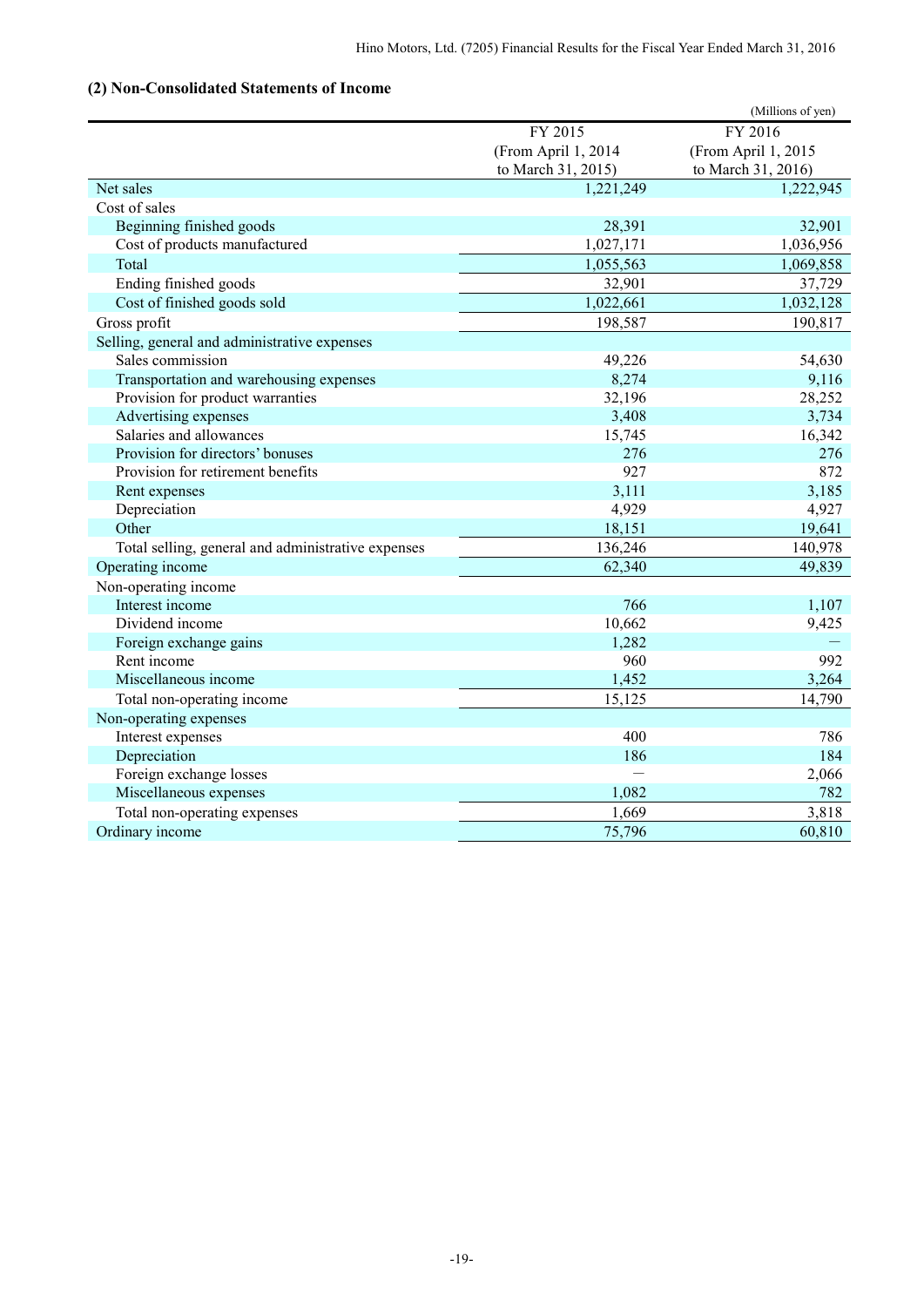| FY 2015<br>FY 2016<br>(From April 1, 2015<br>(From April 1, 2014)<br>to March 31, 2015)<br>to March 31, 2016)<br>Extraordinary income<br>Gain on sales of non-current assets<br>124<br>101<br>Gain on sales of investment securities<br>833<br>$\theta$<br>Gain on contribution of securities to retirement<br>5,883<br>benefit trust<br>Other<br>44<br>108<br>6,926<br>Total extraordinary income<br>169<br><b>Extraordinary losses</b><br>Loss on sales and retirement of non-current assets<br>255<br>326<br>Provision of allowance for investment loss<br>1,057<br>531 |                                           | (Millions of yen) |
|----------------------------------------------------------------------------------------------------------------------------------------------------------------------------------------------------------------------------------------------------------------------------------------------------------------------------------------------------------------------------------------------------------------------------------------------------------------------------------------------------------------------------------------------------------------------------|-------------------------------------------|-------------------|
|                                                                                                                                                                                                                                                                                                                                                                                                                                                                                                                                                                            |                                           |                   |
|                                                                                                                                                                                                                                                                                                                                                                                                                                                                                                                                                                            |                                           |                   |
|                                                                                                                                                                                                                                                                                                                                                                                                                                                                                                                                                                            |                                           |                   |
|                                                                                                                                                                                                                                                                                                                                                                                                                                                                                                                                                                            |                                           |                   |
|                                                                                                                                                                                                                                                                                                                                                                                                                                                                                                                                                                            |                                           |                   |
|                                                                                                                                                                                                                                                                                                                                                                                                                                                                                                                                                                            |                                           |                   |
|                                                                                                                                                                                                                                                                                                                                                                                                                                                                                                                                                                            |                                           |                   |
|                                                                                                                                                                                                                                                                                                                                                                                                                                                                                                                                                                            |                                           |                   |
|                                                                                                                                                                                                                                                                                                                                                                                                                                                                                                                                                                            |                                           |                   |
|                                                                                                                                                                                                                                                                                                                                                                                                                                                                                                                                                                            |                                           |                   |
|                                                                                                                                                                                                                                                                                                                                                                                                                                                                                                                                                                            |                                           |                   |
|                                                                                                                                                                                                                                                                                                                                                                                                                                                                                                                                                                            |                                           |                   |
|                                                                                                                                                                                                                                                                                                                                                                                                                                                                                                                                                                            |                                           |                   |
|                                                                                                                                                                                                                                                                                                                                                                                                                                                                                                                                                                            | Special costs of quality-related measures | 7,359             |
| 162<br>Other<br>44                                                                                                                                                                                                                                                                                                                                                                                                                                                                                                                                                         |                                           |                   |
| 8,260<br>1,475<br>Total extraordinary losses                                                                                                                                                                                                                                                                                                                                                                                                                                                                                                                               |                                           |                   |
| Profit (loss) before income taxes<br>74,490<br>59,476                                                                                                                                                                                                                                                                                                                                                                                                                                                                                                                      |                                           |                   |
| 9,392<br>17,968<br>Income taxes - current                                                                                                                                                                                                                                                                                                                                                                                                                                                                                                                                  |                                           |                   |
| 5,246<br>Income taxes - deferred<br>(1,704)                                                                                                                                                                                                                                                                                                                                                                                                                                                                                                                                |                                           |                   |
| 14,638<br>16,264<br>Total income taxes                                                                                                                                                                                                                                                                                                                                                                                                                                                                                                                                     |                                           |                   |
| 44,837<br>Profit<br>58,225                                                                                                                                                                                                                                                                                                                                                                                                                                                                                                                                                 |                                           |                   |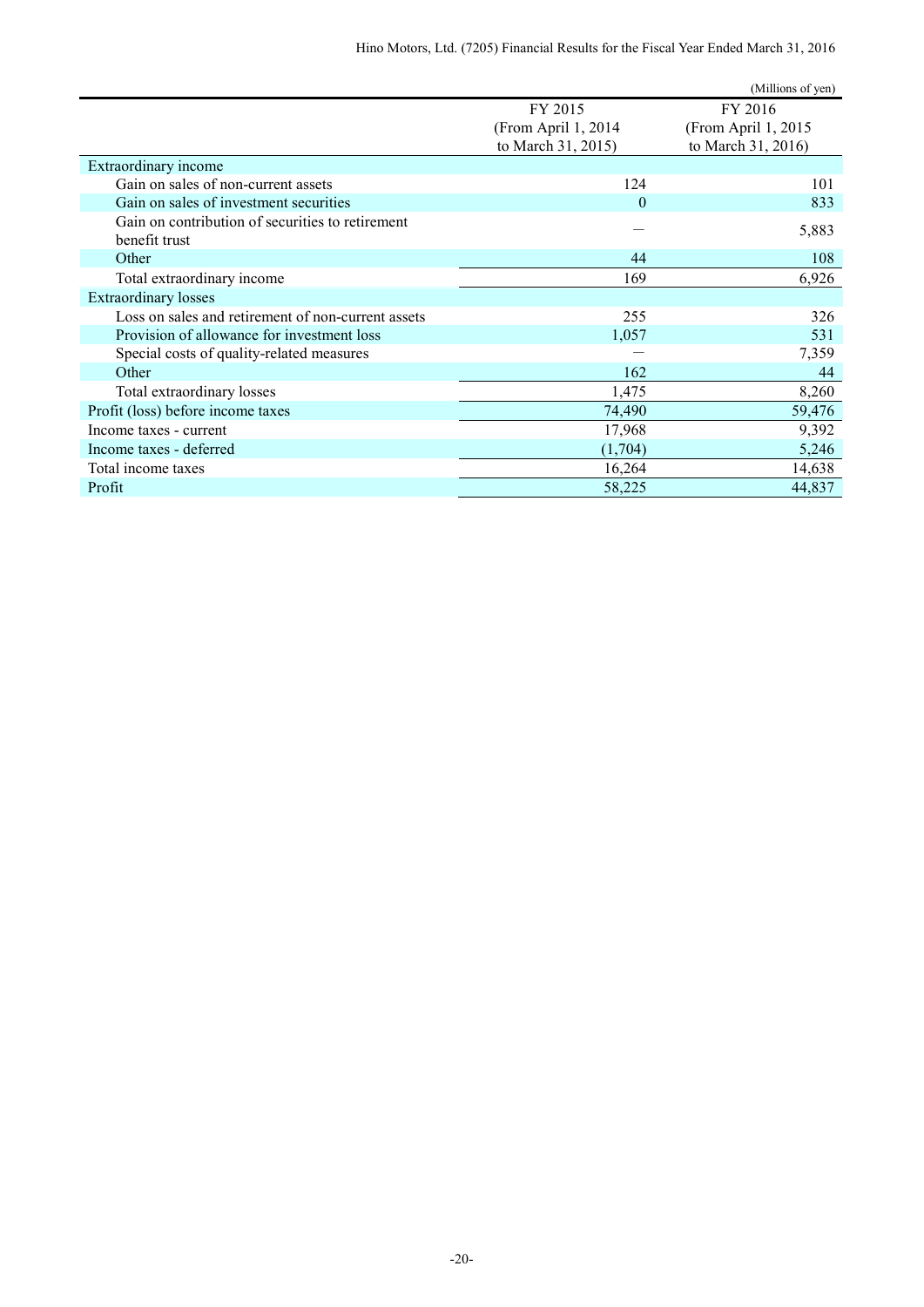### **(3) Non-Consolidated Statements of Changes in Net Assets**

Previous Fiscal Year (From April 1, 2014 to March 31, 2015)

| $\frac{1}{2}$                                                          |                          |                          |                       |                       | (Millions of yen)          |  |  |  |  |
|------------------------------------------------------------------------|--------------------------|--------------------------|-----------------------|-----------------------|----------------------------|--|--|--|--|
|                                                                        |                          | Shareholders' equity     |                       |                       |                            |  |  |  |  |
|                                                                        |                          | Capital surplus          |                       |                       |                            |  |  |  |  |
|                                                                        | Capital stock            | Legal capital surplus    | Other capital surplus | Total capital surplus | Legal retained<br>earnings |  |  |  |  |
| Balance at the beginning of the period                                 | 72,717                   | 64,307                   | 522                   | 64,829                | 7,103                      |  |  |  |  |
| Cumulative effects of changes in<br>accounting policies                |                          |                          |                       |                       |                            |  |  |  |  |
| Restated balance                                                       | 72,717                   | 64,307                   | 522                   | 64,829                | 7,103                      |  |  |  |  |
| Changes of items during period                                         |                          |                          |                       |                       |                            |  |  |  |  |
| Dividends of surplus                                                   |                          |                          |                       |                       |                            |  |  |  |  |
| Provision of reserve for advanced                                      |                          |                          |                       |                       |                            |  |  |  |  |
| depreciation of non-current assets                                     |                          |                          |                       |                       |                            |  |  |  |  |
| Reversal of reserve for advanced<br>depreciation of non-current assets |                          |                          |                       |                       |                            |  |  |  |  |
| Provision of reserve for special<br>depreciation                       |                          |                          |                       |                       |                            |  |  |  |  |
| Reversal of reserve for special<br>depreciation                        |                          |                          |                       |                       |                            |  |  |  |  |
| Provision of general reserve                                           |                          |                          |                       |                       |                            |  |  |  |  |
| Profit                                                                 |                          |                          |                       |                       |                            |  |  |  |  |
| Purchase of treasury shares                                            |                          |                          |                       |                       |                            |  |  |  |  |
| Disposal of treasury shares                                            |                          |                          | 140                   | 140                   |                            |  |  |  |  |
| Net changes of items other than<br>shareholders' equity                |                          |                          |                       |                       |                            |  |  |  |  |
| Total changes of items during period                                   | $\overline{\phantom{0}}$ | $\overline{\phantom{0}}$ | 140                   | 140                   |                            |  |  |  |  |
| Balance at the end of the period                                       | 72,717                   | 64,307                   | 662                   | 64,970                | 7,103                      |  |  |  |  |

|                                                                         | Shareholders' equity                                                   |                                        |                         |                                            |                               |                    |                                  |
|-------------------------------------------------------------------------|------------------------------------------------------------------------|----------------------------------------|-------------------------|--------------------------------------------|-------------------------------|--------------------|----------------------------------|
|                                                                         |                                                                        |                                        | Retained earnings       |                                            |                               |                    |                                  |
|                                                                         |                                                                        |                                        | Other retained earnings |                                            |                               |                    |                                  |
|                                                                         | Reserve for<br>advanced<br>depreciation<br>of<br>non-current<br>assets | Reserve for<br>special<br>depreciation | General<br>reserve      | Retained<br>earnings<br>brought<br>forward | Total<br>retained<br>earnings | Treasury<br>shares | Total<br>shareholders'<br>equity |
| Balance at the beginning of the period                                  | 4,990                                                                  | 120                                    | 41.890                  | 72,774                                     | 126,878                       | (719)              | 263,706                          |
| Cumulative effects of changes in<br>accounting policies                 |                                                                        |                                        |                         | (343)                                      | (343)                         |                    | (343)                            |
| Restated balance                                                        | 4.990                                                                  | 120                                    | 41,890                  | 72,431                                     | 126,535                       | (719)              | 263,362                          |
| Changes of items during period                                          |                                                                        |                                        |                         |                                            |                               |                    |                                  |
| Dividends of surplus                                                    |                                                                        |                                        |                         | (21,766)                                   | (21,766)                      |                    | (21,766)                         |
| Provision of reserve for advanced<br>depreciation of non-current assets | 372                                                                    |                                        |                         | (372)                                      |                               |                    |                                  |
| Reversal of reserve for advanced<br>depreciation of non-current assets  | (147)                                                                  |                                        |                         | 147                                        |                               |                    |                                  |
| Provision of reserve for special<br>depreciation                        |                                                                        | 15                                     |                         | (15)                                       | -                             |                    |                                  |
| Reversal of reserve for special<br>depreciation                         |                                                                        | (30)                                   |                         | 30                                         |                               |                    |                                  |
| Provision of general reserve                                            |                                                                        |                                        | 48,110                  | (48, 110)                                  |                               |                    |                                  |
| Profit                                                                  |                                                                        |                                        |                         | 58,225                                     | 58,225                        |                    | 58,225                           |
| Purchase of treasury shares                                             |                                                                        |                                        |                         |                                            |                               | (4)                | (4)                              |
| Disposal of treasury shares                                             |                                                                        |                                        |                         |                                            |                               | 238                | 379                              |
| Net changes of items other than                                         |                                                                        |                                        |                         |                                            |                               |                    |                                  |
| shareholders' equity                                                    |                                                                        |                                        |                         |                                            |                               |                    |                                  |
| Total changes of items during period                                    | 224                                                                    | (14)                                   | 48,110                  | (11, 860)                                  | 36,459                        | 233                | 36,834                           |
| Balance at the end of the period                                        | 5,214                                                                  | 106                                    | 90,000                  | 60,571                                     | 162,995                       | (485)              | 300,197                          |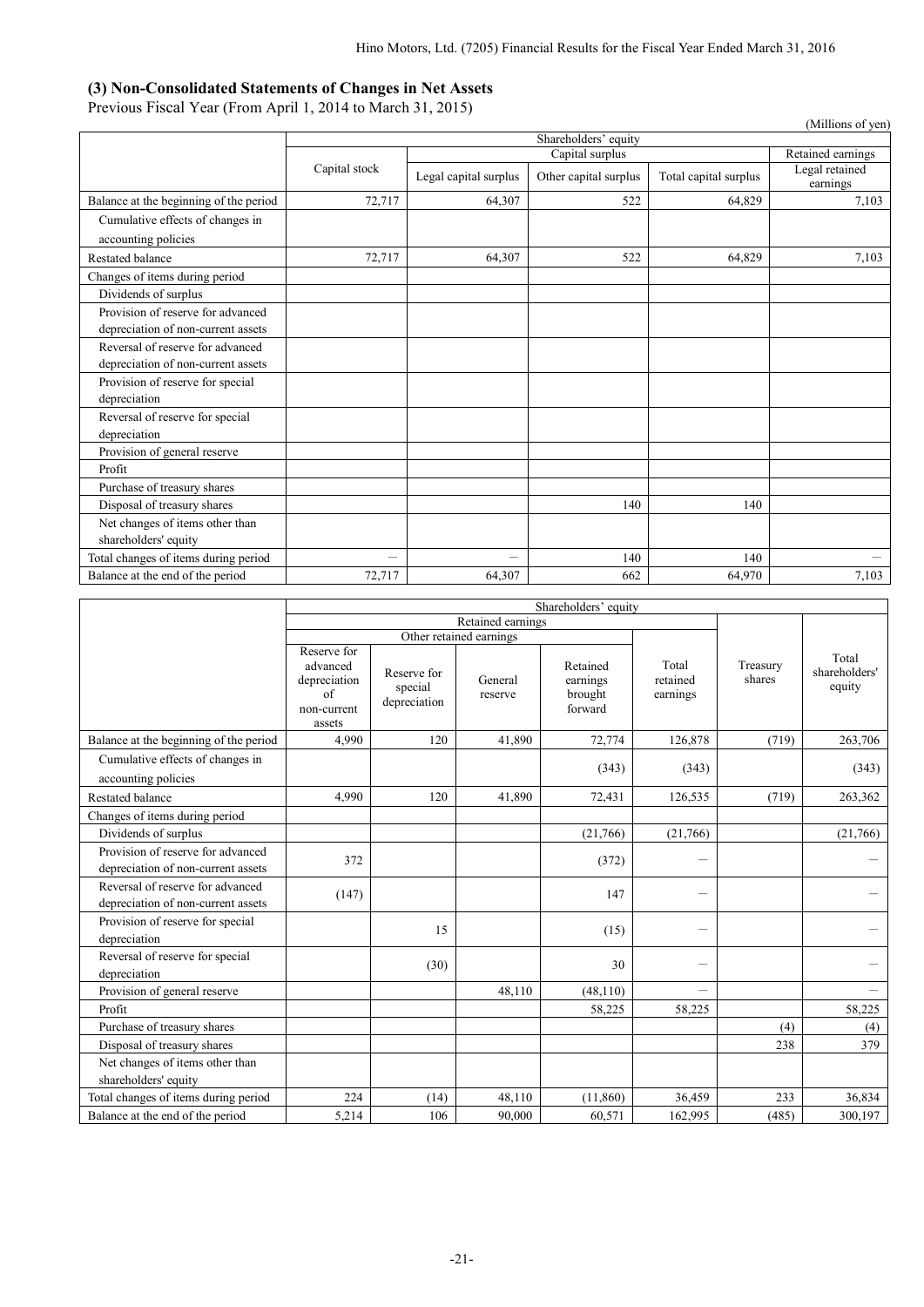|                                                                         |                                                             | Valuation and translation adjustments |                                                   |                                  |                  |
|-------------------------------------------------------------------------|-------------------------------------------------------------|---------------------------------------|---------------------------------------------------|----------------------------------|------------------|
|                                                                         | Valuation difference<br>on available-for-sale<br>securities | Deferred gains or<br>losses on hedges | Total valuation and<br>translation<br>adjustments | Subscription rights<br>to shares | Total net assets |
| Balance at the beginning of the period                                  | 29,439                                                      | (76)                                  | 29,363                                            | 212                              | 293,282          |
| Cumulative effects of changes in                                        |                                                             |                                       |                                                   |                                  |                  |
| accounting policies                                                     |                                                             |                                       |                                                   |                                  | (343)            |
| Restated balance                                                        | 29,439                                                      | (76)                                  | 29,363                                            | 212                              | 292,939          |
| Changes of items during period                                          |                                                             |                                       |                                                   |                                  |                  |
| Dividends of surplus                                                    |                                                             |                                       |                                                   |                                  | (21,766)         |
| Provision of reserve for advanced<br>depreciation of non-current assets |                                                             |                                       |                                                   |                                  |                  |
| Reversal of reserve for advanced<br>depreciation of non-current assets  |                                                             |                                       |                                                   |                                  |                  |
| Provision of reserve for special<br>depreciation                        |                                                             |                                       |                                                   |                                  |                  |
| Reversal of reserve for special<br>depreciation                         |                                                             |                                       |                                                   |                                  |                  |
| Provision of general reserve                                            |                                                             |                                       |                                                   |                                  |                  |
| Profit                                                                  |                                                             |                                       |                                                   |                                  | 58,225           |
| Purchase of treasury shares                                             |                                                             |                                       |                                                   |                                  | (4)              |
| Disposal of treasury shares                                             |                                                             |                                       |                                                   |                                  | 379              |
| Net changes of items other than<br>shareholders' equity                 | 13,168                                                      | 55                                    | 13,223                                            | (83)                             | 13,139           |
| Total changes of items during period                                    | 13,168                                                      | 55                                    | 13,223                                            | (83)                             | 49,973           |
| Balance at the end of the period                                        | 42,608                                                      | (20)                                  | 42,587                                            | 128                              | 342,913          |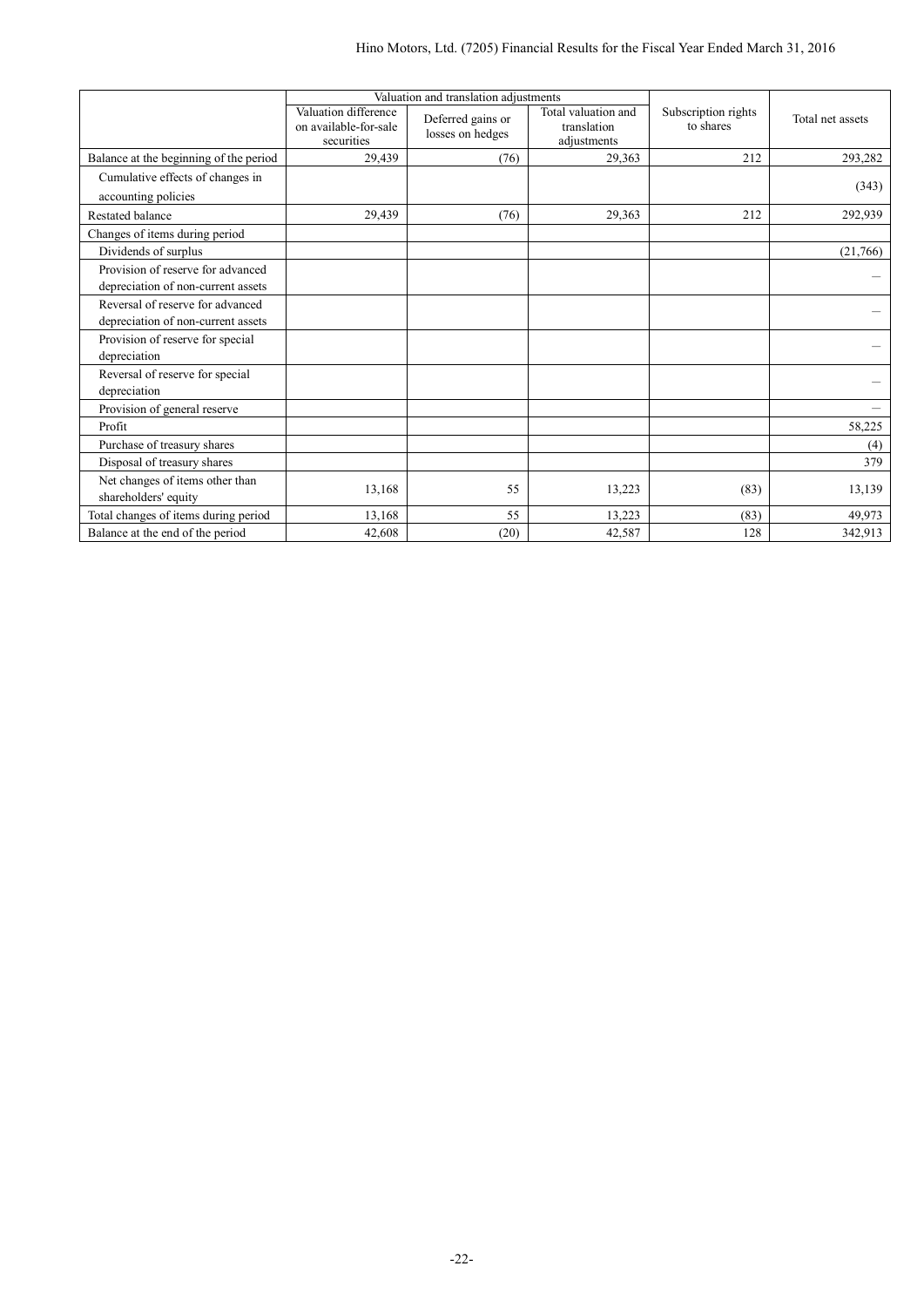# Current Fiscal Year (From April 1, 2015 to March 31, 2016)

| $\frac{1}{2}$                                                           |                      |                       |                       |                       | (Millions of yen)          |  |
|-------------------------------------------------------------------------|----------------------|-----------------------|-----------------------|-----------------------|----------------------------|--|
|                                                                         | Shareholders' equity |                       |                       |                       |                            |  |
|                                                                         |                      | Retained earnings     |                       |                       |                            |  |
|                                                                         | Capital stock        | Legal capital surplus | Other capital surplus | Total capital surplus | Legal retained<br>earnings |  |
| Balance at the beginning of the period                                  | 72,717               | 64,307                | 662                   | 64,970                | 7,103                      |  |
| Changes of items during period                                          |                      |                       |                       |                       |                            |  |
| Dividends of surplus                                                    |                      |                       |                       |                       |                            |  |
| Provision of reserve for advanced<br>depreciation of non-current assets |                      |                       |                       |                       |                            |  |
| Reversal of reserve for advanced<br>depreciation of non-current assets  |                      |                       |                       |                       |                            |  |
| Reversal of reserve for special<br>depreciation                         |                      |                       |                       |                       |                            |  |
| Provision of general reserve                                            |                      |                       |                       |                       |                            |  |
| Profit                                                                  |                      |                       |                       |                       |                            |  |
| Purchase of treasury shares                                             |                      |                       |                       |                       |                            |  |
| Disposal of treasury shares                                             |                      |                       | 50                    | 50                    |                            |  |
| Net changes of items other than                                         |                      |                       |                       |                       |                            |  |
| shareholders' equity                                                    |                      |                       |                       |                       |                            |  |
| Total changes of items during period                                    |                      |                       | 50                    | 50                    |                            |  |
| Balance at the end of the period                                        | 72,717               | 64,307                | 713                   | 65,020                | 7,103                      |  |

|                                                                         | Shareholders' equity                                                   |                                        |                    |                                            |                               |                    |                                  |
|-------------------------------------------------------------------------|------------------------------------------------------------------------|----------------------------------------|--------------------|--------------------------------------------|-------------------------------|--------------------|----------------------------------|
|                                                                         | Retained earnings<br>Other retained earnings                           |                                        |                    |                                            |                               |                    |                                  |
|                                                                         |                                                                        |                                        |                    |                                            |                               |                    |                                  |
|                                                                         | Reserve for<br>advanced<br>depreciation<br>of<br>non-current<br>assets | Reserve for<br>special<br>depreciation | General<br>reserve | Retained<br>earnings<br>brought<br>forward | Total<br>retained<br>earnings | Treasury<br>shares | Total<br>shareholders'<br>equity |
| Balance at the beginning of the period                                  | 5,214                                                                  | 106                                    | 90,000             | 60,571                                     | 162,995                       | (485)              | 300,197                          |
| Changes of items during period                                          |                                                                        |                                        |                    |                                            |                               |                    |                                  |
| Dividends of surplus                                                    |                                                                        |                                        |                    | (24,079)                                   | (24,079)                      |                    | (24,079)                         |
| Provision of reserve for advanced<br>depreciation of non-current assets | 1,571                                                                  |                                        |                    | (1,571)                                    |                               |                    |                                  |
| Reversal of reserve for advanced<br>depreciation of non-current assets  | (406)                                                                  |                                        |                    | 406                                        |                               |                    |                                  |
| Reversal of reserve for special<br>depreciation                         |                                                                        | (17)                                   |                    | 17                                         |                               |                    |                                  |
| Provision of general reserve                                            |                                                                        |                                        | 30,000             | (30,000)                                   | $\overline{\phantom{m}}$      |                    |                                  |
| Profit                                                                  |                                                                        |                                        |                    | 44,837                                     | 44,837                        |                    | 44,837                           |
| Purchase of treasury shares                                             |                                                                        |                                        |                    |                                            |                               | (3)                | (3)                              |
| Disposal of treasury shares                                             |                                                                        |                                        |                    |                                            |                               | 86                 | 136                              |
| Net changes of items other than<br>shareholders' equity                 |                                                                        |                                        |                    |                                            |                               |                    |                                  |
| Total changes of items during period                                    | 1,165                                                                  | (17)                                   | 30,000             | (10,390)                                   | 20,757                        | 83                 | 20,891                           |
| Balance at the end of the period                                        | 6,380                                                                  | 88                                     | 120,000            | 50,181                                     | 183,752                       | (401)              | 321,088                          |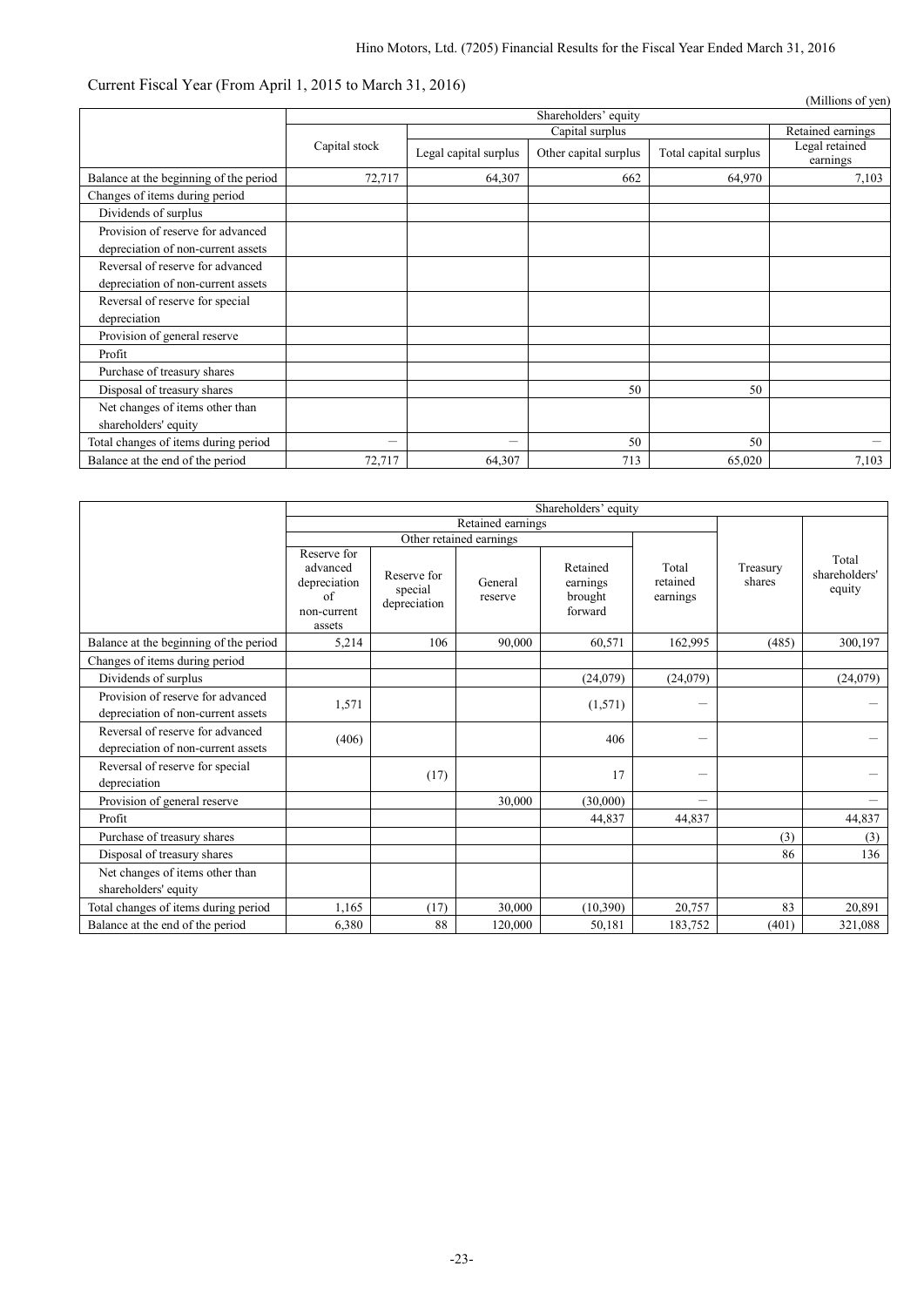|                                                                         |                                                             | Valuation and translation adjustments                                                      |          | Total net assets |                                  |
|-------------------------------------------------------------------------|-------------------------------------------------------------|--------------------------------------------------------------------------------------------|----------|------------------|----------------------------------|
|                                                                         | Valuation difference<br>on available-for-sale<br>securities | Total valuation and<br>Deferred gains or<br>translation<br>losses on hedges<br>adjustments |          |                  | Subscription rights<br>to shares |
| Balance at the beginning of the period                                  | 42,608                                                      | (20)                                                                                       | 42,587   | 128              | 342,913                          |
| Changes of items during period                                          |                                                             |                                                                                            |          |                  |                                  |
| Dividends of surplus                                                    |                                                             |                                                                                            |          |                  | (24,079)                         |
| Provision of reserve for advanced<br>depreciation of non-current assets |                                                             |                                                                                            |          |                  |                                  |
| Reversal of reserve for advanced<br>depreciation of non-current assets  |                                                             |                                                                                            |          |                  |                                  |
| Reversal of reserve for special<br>depreciation                         |                                                             |                                                                                            |          |                  |                                  |
| Provision of general reserve                                            |                                                             |                                                                                            |          |                  |                                  |
| Profit                                                                  |                                                             |                                                                                            |          |                  | 44,837                           |
| Purchase of treasury shares                                             |                                                             |                                                                                            |          |                  | (3)                              |
| Disposal of treasury shares                                             |                                                             |                                                                                            |          |                  | 136                              |
| Net changes of items other than<br>shareholders' equity                 | (13, 124)                                                   | 36                                                                                         | (13,088) | (29)             | (13, 118)                        |
| Total changes of items during period                                    | (13, 124)                                                   | 36                                                                                         | (13,088) | (29)             | 7,773                            |
| Balance at the end of the period                                        | 29,483                                                      | 15                                                                                         | 29,499   | 99               | 350,686                          |